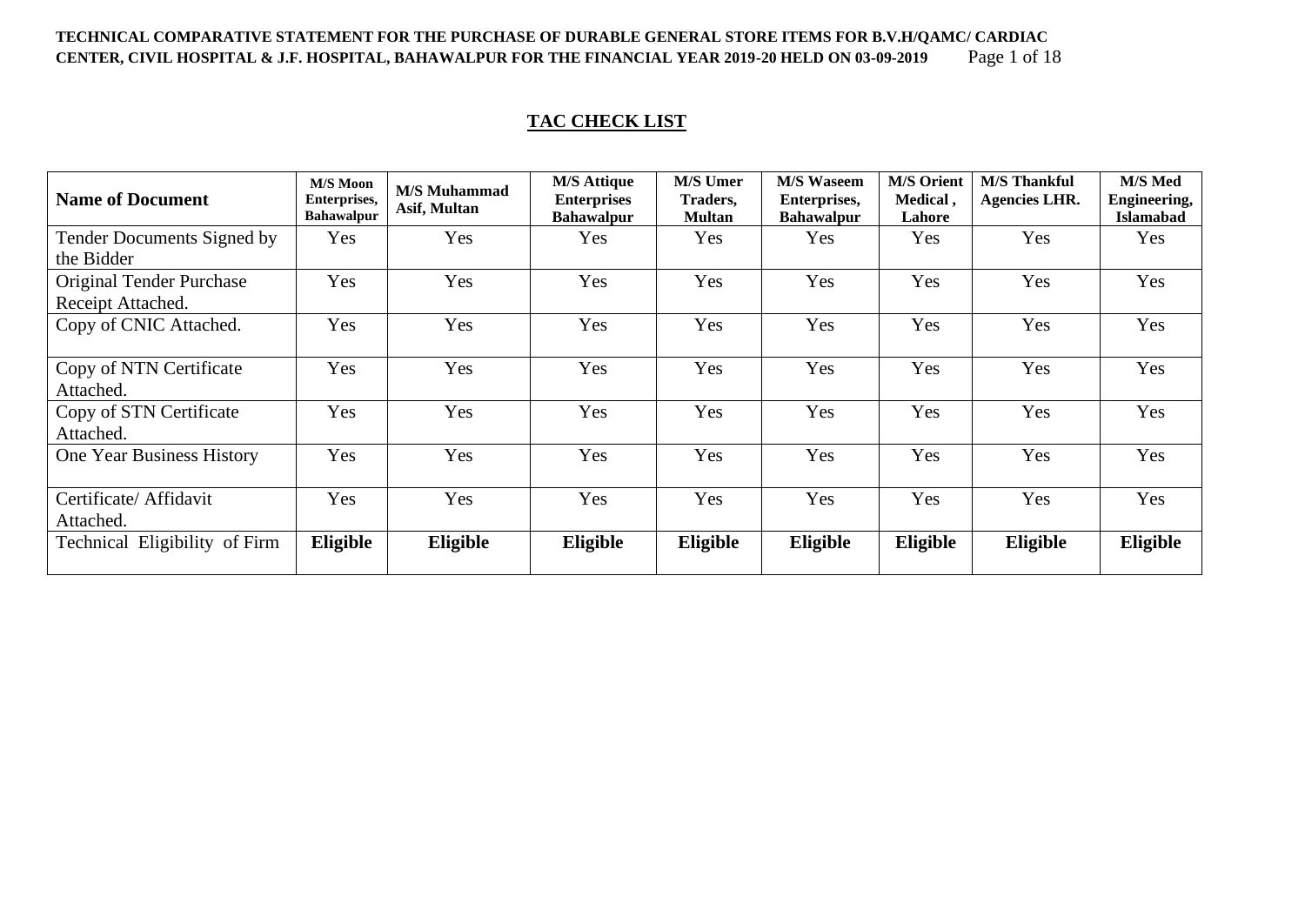#### TECHNICAL COMPARATIVE STATEMENT FOR THE PURCHASE OF DURABLE GENERAL STORE ITEMS FOR B.V.H/QAMC/ CARDIAC<br>CENTER, CIVIL HOSPITAL & J.F. HOSPITAL, BAHAWALPUR FOR THE FINANCIAL YEAR 2019-20 HELD ON 03-09-2019 Page 2 of 18 **CENTER, CIVIL HOSPITAL & J.F. HOSPITAL, BAHAWALPUR FOR THE FINANCIAL YEAR 2019-20 HELD ON 03-09-2019**

| Ы | ltems<br>0İ<br>Durable<br>Name                                                                                                                                                                                                                    | $\overline{ }$<br>Ouantity<br><b>Total</b> |      |
|---|---------------------------------------------------------------------------------------------------------------------------------------------------------------------------------------------------------------------------------------------------|--------------------------------------------|------|
|   | . .<br>.0 <sup>o</sup><br>interna<br>lock<br>W <sup>0</sup><br>hammer paint<br>S <sub>1</sub> ze<br>318X36<br>Medium<br>silver<br>Almırah<br>tour<br>shelve<br>1)With<br>Nt≙≏<br>$^{\prime}$<br>door<br>$\alpha$<br>паг<br>$\sim$<br>. <i>. .</i> | 80                                         | Nos. |

| Sr.# | Name of firm                                                                                                                           | Manufacturer/importer/<br><b>Make / Made/Brand</b>                               | Pack size            | <b>Status of sample</b>                         | <b>Decision of TAC</b> |
|------|----------------------------------------------------------------------------------------------------------------------------------------|----------------------------------------------------------------------------------|----------------------|-------------------------------------------------|------------------------|
| 1.   | M/S Muhammad Asif Multan                                                                                                               | Local                                                                            | 22 Gauge             | Sample Not Approved                             | Non Responsive         |
| 2.   | M/S Attique Enterprises, Bwp                                                                                                           | As Per Demand                                                                    |                      | Sample Approved minimum<br>weight 80 Kg Per No. | <b>Responsive</b>      |
| 3.   | M/S Orient Medical Lahore                                                                                                              | As per sample Pak made<br>orient rand Iso certified                              |                      | Sample Approved minimum<br>weight 80 Kg Per No. | <b>Responsive</b>      |
| 4.   | M/S Waseem Enterprise, Bahawalpur                                                                                                      |                                                                                  |                      | Sample Not Approved                             | Non Responsive         |
| 5.   | M/S Thankful Agencies, Lahore                                                                                                          | Pak Made as per Sample                                                           | Thankful<br>Agencies | No Sample                                       | Non Responsive         |
| 2.   | Battery 12 Volts 200 Amps for Generators (with cost of charging)                                                                       |                                                                                  | 48<br>Nos.           |                                                 |                        |
| Sr.# | Name of firm                                                                                                                           | Manufacturer/importer/<br><b>Make / Made/Brand</b>                               | Pack size            | <b>Status of sample</b>                         | <b>Decision of TAC</b> |
| 1.   | M/S Muhammad Asif Multan                                                                                                               | Exide                                                                            | N200                 | Exide Branded Item Approved                     | <b>Responsive</b>      |
| 2.   | M/S Moon Enterprises, Bwp                                                                                                              | Exide Battery Pak Made<br>Mode N-200                                             | 1 piece              | Exide Branded Item Approved                     | <b>Responsive</b>      |
| 3.   | M/S Attique Enterprises, Bwp                                                                                                           | Exide                                                                            | As Per<br>Demand     | Exide Branded Item Approved                     | <b>Responsive</b>      |
| 4.   | M/S Umer Traders, Multan                                                                                                               | <b>AGS</b>                                                                       |                      | AGS Branded Item Approved                       | <b>Responsive</b>      |
| 3.   | Bed Screen 4 Side Folding With Parachute Cloth (Iron Frame) Made of pipe 1 inch 16G ,height 70" 08 'Wheeler of minim 4" inch diameter. |                                                                                  |                      |                                                 | 44<br>Nos.             |
| Sr.# | Name of firm                                                                                                                           | Manufacturer/importer/<br><b>Make / Made/Brand</b>                               | Pack size            | <b>Status of sample</b>                         | <b>Decision of TAC</b> |
| 1.   | M/S Muhammad Asif Multan                                                                                                               | Local                                                                            |                      | Sample Approved                                 | <b>Responsive</b>      |
| 2.   | M/S Moon Enterprises, Bwp                                                                                                              | No brand as per demand<br>best quality                                           | 1 piece              | Sample Approved                                 | <b>Responsive</b>      |
| 3.   | M/S Attique Enterprises, Bwp                                                                                                           | As Per Demand                                                                    |                      | No Sample                                       | Non Responsive         |
| 4.   | M/S Umer Traders, Multan                                                                                                               | Local made best quality                                                          |                      | No Sample                                       | Non Responsive         |
| 5.   | M/S Orient Medical Lahore                                                                                                              | As per sample Pak made<br>orient rand Iso certified                              |                      | Sample Approved                                 | <b>Responsive</b>      |
| 6.   | M/S Med Engineering, Islamabad                                                                                                         | Model 305-K-04<br><b>Strongman Medical Products</b><br>(ISO 9001:2015 Certified) |                      | No Sample                                       | Non Responsive         |
| 7.   | M/S Thankful Agencies, Lahore                                                                                                          | Pak Made as per Sample                                                           | Thankful<br>Agencies | No Sample                                       | Non Responsive         |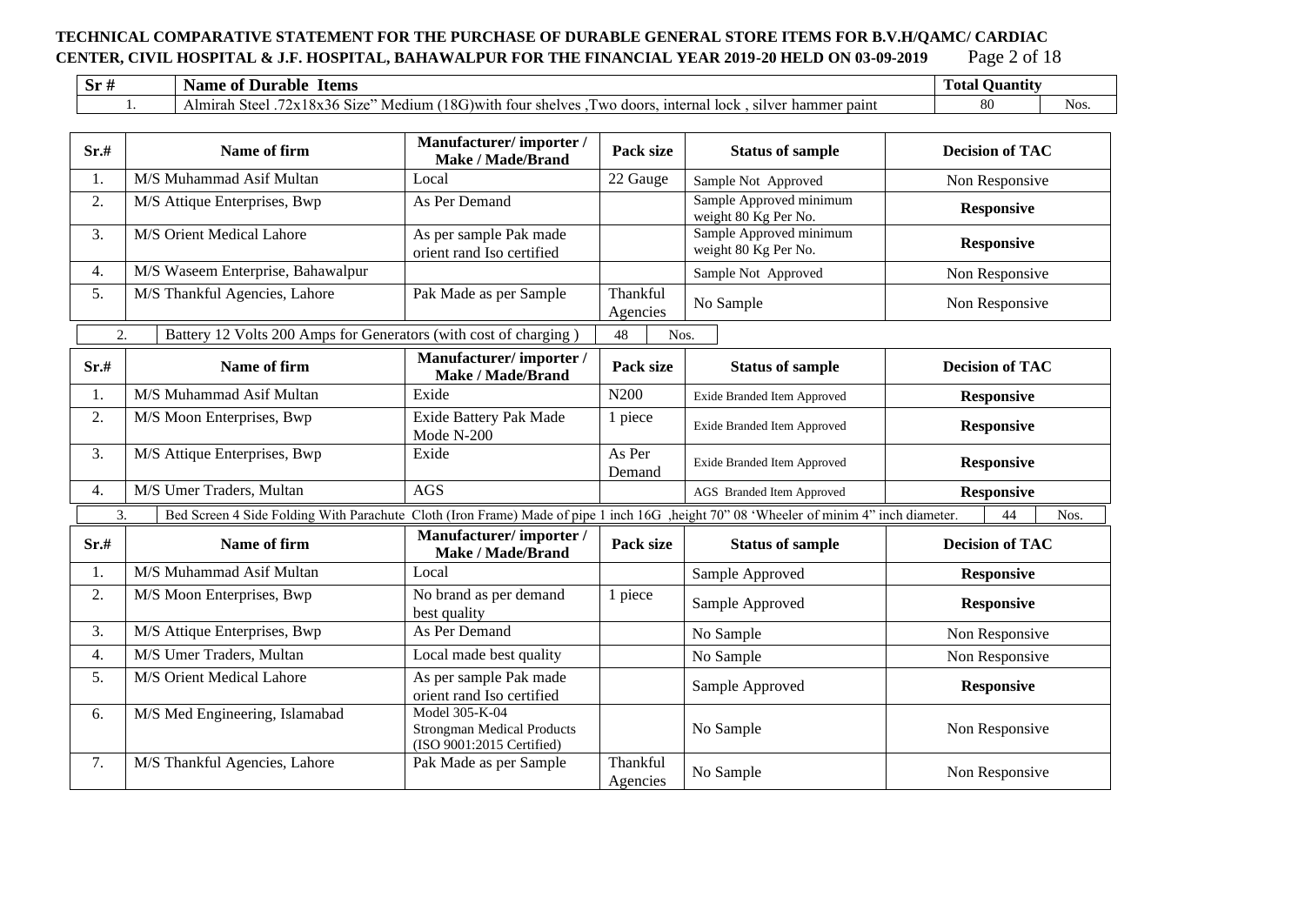#### **TECHNICAL COMPARATIVE STATEMENT FOR THE PURCHASE OF DURABLE GENERAL STORE ITEMS FOR B.V.H/QAMC/ CARDIAC CENTER, CIVIL HOSPITAL & J.F. HOSPITAL, BAHAWALPUR FOR THE FINANCIAL YEAR 2019-20 HELD ON 03-09-2019** Page 3 of 18

| 4.   |                                   | Bed Side Lockers Standard Size 18G, Sheet with top of S.S mobile on castors, one drawer & one cabinet white paint |                      | 200<br>Nos.                                                                         |                        |
|------|-----------------------------------|-------------------------------------------------------------------------------------------------------------------|----------------------|-------------------------------------------------------------------------------------|------------------------|
| Sr.# | Name of firm                      | Manufacturer/importer / Make /<br>Made/Brand                                                                      | Pack size            | <b>Status of sample</b>                                                             | <b>Decision of TAC</b> |
| 1.   | M/S Moon Enterprises, Bwp         | No Brand Best quality pak made                                                                                    | 1 Pcs                | Sample Approved As per Sample of Orient<br>Medical, LHR / Med Engineering Islamabad | <b>Responsive</b>      |
| 2.   | M/S Attique Enterprises, Bwp      | As Per Demand                                                                                                     |                      | Sample Approved As per Sample of Orient<br>Medical, LHR / Med Engineering Islamabad | <b>Responsive</b>      |
| 3.   | M/S Umer Traders, Multan          | Local made best quality                                                                                           |                      | Sample Approved As per Sample of Orient<br>Medical, LHR / Med Engineering Islamabad | <b>Responsive</b>      |
| 4.   | M/S Orient Medical Lahore         | As per sample Pak made orient rand Iso<br>certified                                                               |                      | Sample Approved                                                                     | <b>Responsive</b>      |
| 5.   | M/S Med Engineering, Islamabad    | Model 106-D SS Strongman Medical<br>Products (ISO 9001:2015 Certified)                                            |                      | Sample Approved                                                                     | <b>Responsive</b>      |
| 6.   | M/S Waseem Enterprise, Bahawalpur |                                                                                                                   |                      | Sample Approved As per Sample of Orient<br>Medical, LHR / Med Engineering Islamabad | <b>Responsive</b>      |
| 7.   | M/S Thankful Agencies, Lahore     |                                                                                                                   | Thankful<br>Agencies | Sample Approved As per Sample of Orient<br>Medical, LHR / Med Engineering Islamabad | <b>Responsive</b>      |

5. Bench Two Seated (Iron Frame (Pipe 1x1" 16G) Wooden Top with Central Support and Foot Support 7 Bench Two Seated (from Frame (Fipe TXT ToO) wooden Top with Central Support and Foot Support 7 280 Nos.<br>Wooden Strips1"x2" Size 36x18x18 off white powder paint

| Sr.# | Name of firm                      | Manufacturer/importer/<br>Make / Made/Brand                             | Pack size            | <b>Status of sample</b> | <b>Decision of TAC</b> |
|------|-----------------------------------|-------------------------------------------------------------------------|----------------------|-------------------------|------------------------|
| 1.   | M/S Muhammad Asif Multan          | Local                                                                   |                      | Sample Approved         | <b>Responsive</b>      |
| 2.   | M/S Moon Enterprises, Bwp         | No Brand Best quality pak<br>made as per demand                         | l Pcs                | Sample Approved         | <b>Responsive</b>      |
| 3.   | M/S Attique Enterprises, Bwp      | As Per Demand                                                           |                      | Sample Approved         | <b>Responsive</b>      |
| 4.   | M/S Umer Traders, Multan          | Local made best quality                                                 |                      | Sample Approved         | <b>Responsive</b>      |
| 5.   | M/S Med Engineering, Islamabad    | Model 115-K<br>Strongman Medical Products (ISO)<br>9001:2015 Certified) |                      | Sample Approved         | <b>Responsive</b>      |
| 6.   | M/S Waseem Enterprise, Bahawalpur |                                                                         |                      | Sample Approved         | <b>Responsive</b>      |
| 7.   | M/S Thankful Agencies, Lahore     | Pak made as per sample                                                  | Thankful<br>Agencies | Sample Approved         | <b>Responsive</b>      |

6. Bracket Fan 24" (Branded Item Copper rewinding) 229 | Nos.

| Sr.# | Name of firm                 | Manufacturer/importer/<br>Make / Made/Brand | Pack size     | <b>Status of sample</b>                   | <b>Decision of TAC</b> |
|------|------------------------------|---------------------------------------------|---------------|-------------------------------------------|------------------------|
|      | M/S Muhammad Asif Multan     | GFC                                         |               | GFC Branded Item Approved original Copper | <b>Responsive</b>      |
|      | M/S Moon Enterprises, Bwp    | GFC brand Pak Made                          | 1Pcs          | GFC Branded Item Approved original Copper | <b>Responsive</b>      |
|      | M/S Attique Enterprises, Bwp | <b>GFC</b>                                  | As Per Demand | GFC Branded Item Approved original Copper | <b>Responsive</b>      |
|      | M/S Umer Traders, Multan     | Royal Fan                                   |               | GFC Branded Item Approved original Copper | <b>Responsive</b>      |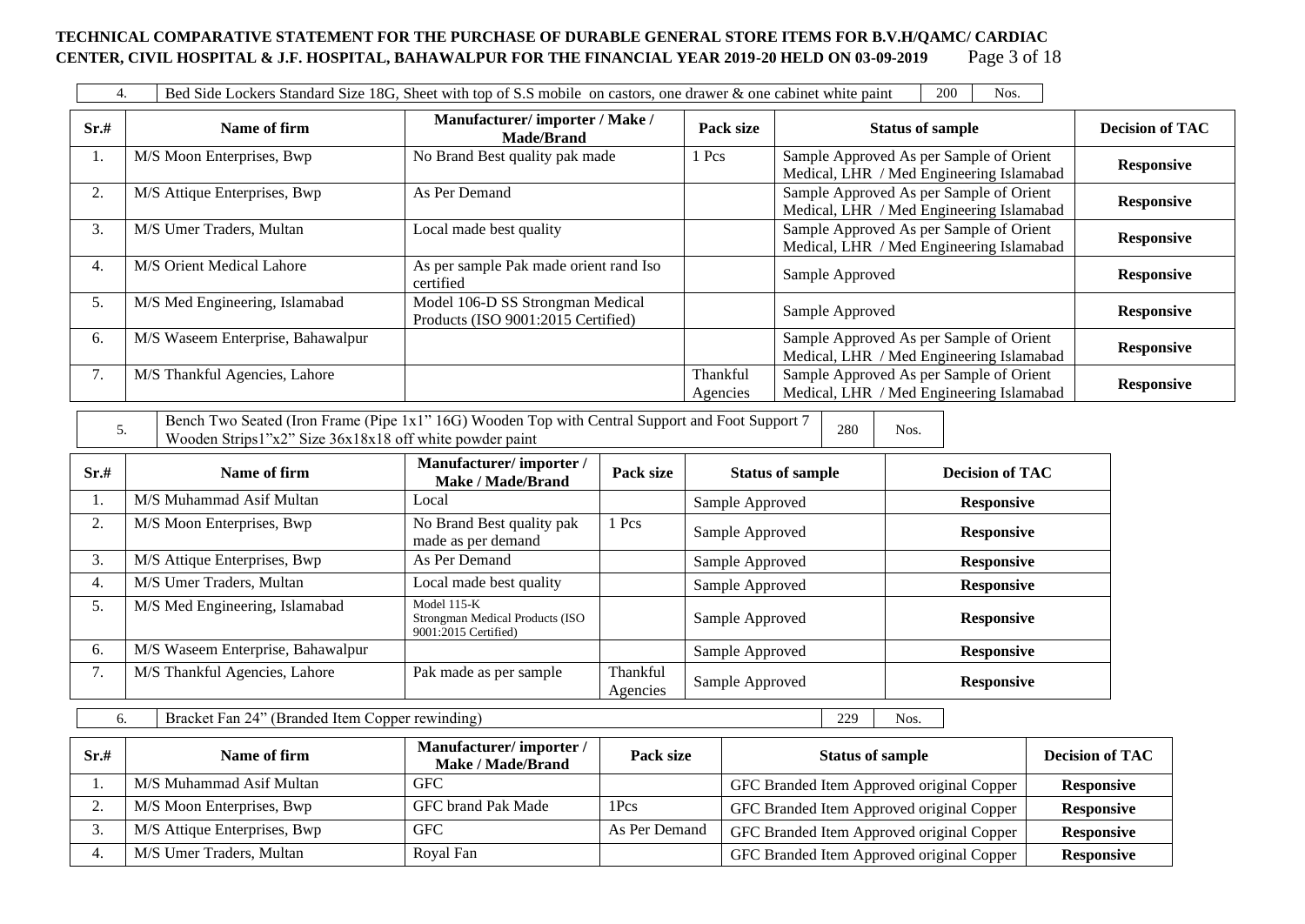#### TECHNICAL COMPARATIVE STATEMENT FOR THE PURCHASE OF DURABLE GENERAL STORE ITEMS FOR B.V.H/QAMC/ CARDIAC<br>CENTER, CIVIL HOSPITAL & J.F. HOSPITAL, BAHAWALPUR FOR THE FINANCIAL YEAR 2019-20 HELD ON 03-09-2019 Page 4 of 18 **CENTER, CIVIL HOSPITAL & J.F. HOSPITAL, BAHAWALPUR FOR THE FINANCIAL YEAR 2019-20 HELD ON 03-09-2019**

|                                                                                               | 7.<br>Ceiling Fan 56" (Copper Wire Rewinding Deluxe Model Heavy Motor) Best Quality (Branded Item Copper rewinding)<br>340<br>Nos. |                                                       |                                           |                 |                                           |                        |                        |
|-----------------------------------------------------------------------------------------------|------------------------------------------------------------------------------------------------------------------------------------|-------------------------------------------------------|-------------------------------------------|-----------------|-------------------------------------------|------------------------|------------------------|
| Sr.#                                                                                          | Name of firm                                                                                                                       | Manufacturer/importer/<br>Make / Made/Brand           | Pack size                                 |                 | <b>Status of sample</b>                   |                        | <b>Decision of TAC</b> |
| 1.                                                                                            | M/S Muhammad Asif Multan                                                                                                           | <b>GFC</b>                                            | GFC Branded Item Approved original Copper |                 |                                           | <b>Responsive</b>      |                        |
| 2.                                                                                            | M/S Moon Enterprises, Bwp                                                                                                          | <b>GFC</b> brand Pak Made                             | 1Pcs                                      |                 | GFC Branded Item Approved original Copper |                        | <b>Responsive</b>      |
| 3.                                                                                            | M/S Attique Enterprises, Bwp                                                                                                       | <b>GFC</b>                                            | As Per Demand                             |                 | GFC Branded Item Approved original Copper |                        | <b>Responsive</b>      |
| 4.                                                                                            | M/S Umer Traders, Multan                                                                                                           | Royal fan                                             |                                           |                 | GFC Branded Item Approved original Copper |                        | <b>Responsive</b>      |
| 8.                                                                                            | Dressing Drum 16x16 SS (As per Sample)                                                                                             | 30<br>Nos.                                            |                                           |                 |                                           |                        |                        |
| Sr.#                                                                                          | Name of firm                                                                                                                       | Manufacturer/importer/<br><b>Make / Made/Brand</b>    | Pack size                                 |                 | <b>Status of sample</b>                   | <b>Decision of TAC</b> |                        |
| 1.                                                                                            | M/S Moon Enterprises, Bwp                                                                                                          | No brand pak made<br>15x15.size                       |                                           |                 | Sample Approved                           | <b>Responsive</b>      |                        |
| 2.                                                                                            | M/S Umer Traders, Multan                                                                                                           | As per sample                                         |                                           |                 | No Sample                                 | Non Responsive         |                        |
| 3.                                                                                            | M/S Orient Medical Lahore                                                                                                          | Stainless steel Pak Made<br>orient rand Iso certified |                                           |                 | Sample Approved                           | <b>Responsive</b>      |                        |
| 4.                                                                                            | M/S Thankful Agencies, Lahore                                                                                                      | Pak made as per sample                                | Thankful<br>Agencies                      | Sample Approved |                                           | <b>Responsive</b>      |                        |
| Dust Bin Large Blue With 2 Wheels & Cover, Size 22x25x40 (As per Sample)<br>9.<br>131<br>Nos. |                                                                                                                                    |                                                       |                                           |                 |                                           |                        |                        |
| Sr.#                                                                                          | Name of firm                                                                                                                       | Manufacturer/importer/<br><b>Make / Made/Brand</b>    | Pack size                                 |                 | <b>Status of sample</b>                   | <b>Decision of TAC</b> |                        |
| 1.                                                                                            | M/S Muhammad Asif Multan                                                                                                           | Supper Tuff                                           |                                           |                 | Sample Approved                           | <b>Responsive</b>      |                        |
| 2.                                                                                            | M/S Moon Enterprises, Bwp                                                                                                          | Dura brand / super tuff<br>brand pak made same rate   | 1 Pcs                                     |                 | Sample Approved                           | <b>Responsive</b>      |                        |
| 3.                                                                                            | M/S Umer Traders, Multan                                                                                                           | As per sample                                         |                                           |                 | No Sample                                 | Non Responsive         |                        |
|                                                                                               | Electric Fan Heater 1000 watt Best Quality<br>10.                                                                                  |                                                       | 120                                       | Nos.            |                                           |                        |                        |
| Sr.#                                                                                          | Name of firm                                                                                                                       | Manufacturer/importer/<br><b>Make / Made/Brand</b>    | Pack size                                 |                 | <b>Status of sample</b>                   | <b>Decision of TAC</b> |                        |
| 1.                                                                                            | M/S Moon Enterprises, Bwp                                                                                                          | Imported                                              | 1Pces                                     |                 | No Sample                                 | Non Responsive         |                        |
| 2.                                                                                            | M/S Attique Enterprises, Bwp                                                                                                       | WestPoint                                             | As per<br>Demand                          |                 | No Sample                                 | Non Responsive         |                        |
| 3.                                                                                            | M/S Umer Traders, Multan                                                                                                           | Starco                                                |                                           |                 | No Sample                                 | Non Responsive         |                        |
|                                                                                               | Electric Kettle S.S 1.7/2 Ltr. S.S<br>11.                                                                                          | 122<br>Nos.                                           |                                           |                 |                                           |                        |                        |
| Sr.#                                                                                          | Name of firm                                                                                                                       | Manufacturer/importer/<br><b>Make / Made/Brand</b>    | Pack size                                 |                 | <b>Status of sample</b>                   | <b>Decision of TAC</b> |                        |
| 1.                                                                                            | M/S Moon Enterprises, Bwp                                                                                                          | Imported                                              | 1Pces                                     |                 | No Sample                                 | Non Responsive         |                        |
| 2.                                                                                            | M/S Attique Enterprises, Bwp                                                                                                       | Anex                                                  | As per<br>demand                          |                 | No Sample                                 | Non Responsive         |                        |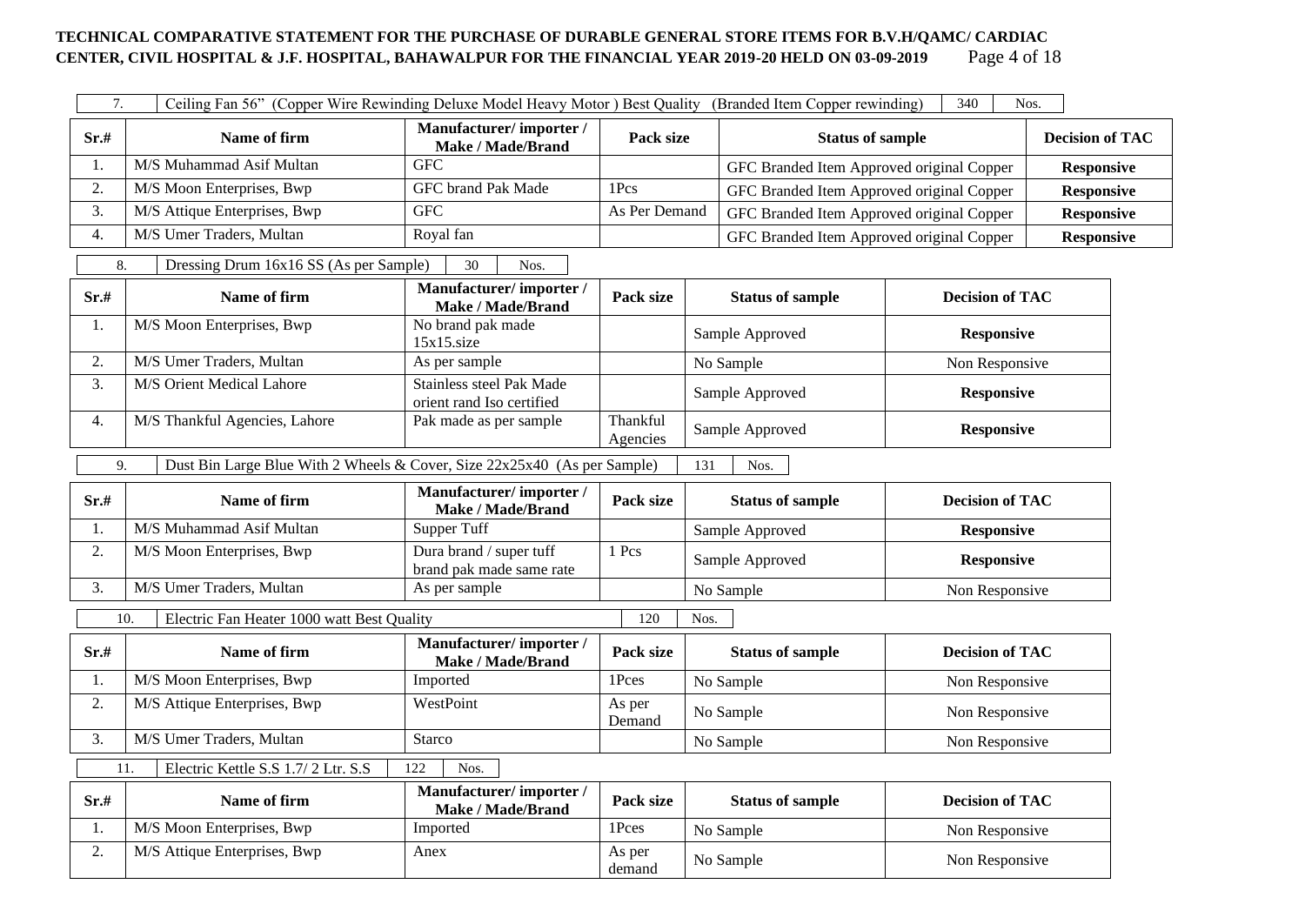# **TECHNICAL COMPARATIVE STATEMENT FOR THE PURCHASE OF DURABLE GENERAL STORE ITEMS FOR B.V.H/QAMC/ CARDIAC**

**CENTER, CIVIL HOSPITAL & J.F. HOSPITAL, BAHAWALPUR FOR THE FINANCIAL YEAR 2019-20 HELD ON 03-09-2019** Page 5 of 18<br>
3. M/S Umer Traders, Multan Starco Material Starce Multan Starce 3. M/S Umer Traders, Multan Starco Starco No Sample No Sample Non Responsive

12. Electric Water Cooler 65 Gallon 60 Nos.

| Sr.# | Name of firm              | Manufacturer/importer/<br>Make / Made/Brand | Pack size | <b>Status of sample</b>          | <b>Decision of TAC</b> |
|------|---------------------------|---------------------------------------------|-----------|----------------------------------|------------------------|
|      | M/S Muhammad Asif Multan  | Fisher                                      |           | Fisher Branded item Approved     | <b>Responsive</b>      |
|      | M/S Moon Enterprises, Bwp | Fisher brand Pak Made Ltr<br>Campsite       | 1Pcs      | Fisher Branded item Approved     | <b>Responsive</b>      |
|      | M/S Umer Traders, Multan  | Super Asia                                  |           | Super Asia Branded item Approved | <b>Responsive</b>      |
|      |                           |                                             |           |                                  |                        |

13. Stabilizer 3500 VA (Servo Type) Best Quality Copper Rewinding 17 Nos.

| Sr.# | Name of firm              | Manufacturer/importer/<br>Make / Made/Brand | Pack size | <b>Status of sample</b>            | <b>Decision of TAC</b> |
|------|---------------------------|---------------------------------------------|-----------|------------------------------------|------------------------|
|      | M/S Muhammad Asif Multan  | Atco                                        |           | Aetco Stavel Branded Item Approved | <b>Responsive</b>      |
|      | M/S Moon Enterprises, Bwp | Aetco Stavul Pak Made                       | 1Pcs      | Aetco Stavel Branded Item Approved | <b>Responsive</b>      |
|      | M/S Umer Traders, Multan  | Best quality made in china                  |           | Aetco Stavel Branded Item Approved | <b>Responsive</b>      |
|      | M/S Orient Medical Lahore | Cooper winding Pak made                     |           | Aetco Stavel Branded Item Approved | <b>Responsive</b>      |

14. Electric Stabilizer 2000 Watts (Copper Rewinding ) Best Quality 15 Nos.

| Sr.# | Name of firm              | Manufacturer/importer/<br>Make / Made/Brand | Pack size  | <b>Status of sample</b> | <b>Decision of TAC</b> |
|------|---------------------------|---------------------------------------------|------------|-------------------------|------------------------|
|      | M/S Moon Enterprises, Bwp | Atlas + Utron Brand<br>2750 or 2000         | 1 Pcs Pack | Sample Approved         | <b>Responsive</b>      |
|      | M/S Umer Traders, Multan  | Local made best quality                     |            | No Sample               | Non Responsive         |
|      | M/S Orient Medical Lahore | Cooper winding Pak made                     |            | Sample Approved         | <b>Responsive</b>      |
|      |                           |                                             |            |                         |                        |

15. Water Cooler Plastic Capacity 20 Liter 40 Nos.

 $\blacksquare$ 

| Sr.# | Name of firm                 | Manufacturer/importer/<br><b>Make / Made/Brand</b> | Pack size        | <b>Status of sample</b> | <b>Decision of TAC</b> |
|------|------------------------------|----------------------------------------------------|------------------|-------------------------|------------------------|
|      | M/S Moon Enterprises, Bwp    | Rahbhar + Eagle star + Royal<br>brand same rate    | 1 <sub>pcs</sub> | Rahbhar brand Approved  | <b>Responsive</b>      |
| ,.   | M/S Attique Enterprises, Bwp | Eagle star                                         | As per<br>demand | Rahbhar brand Approved  | <b>Responsive</b>      |

|         | Examination Couch (As per sample)<br>16. | 43                                                                              | Nos.      |                         |                        |
|---------|------------------------------------------|---------------------------------------------------------------------------------|-----------|-------------------------|------------------------|
| Sr.#    | Name of firm                             | Manufacturer/importer / Make / Made/Brand                                       | Pack size | <b>Status of sample</b> | <b>Decision of TAC</b> |
|         | M/S Muhammad Asif Multan                 | Local                                                                           |           | Sample Approved         | <b>Responsive</b>      |
| ◠<br>۷. | M/S Moon Enterprises, Bwp                | No brand local manufacturing best quality                                       | 1 Pcs     | Sample Approved         | <b>Responsive</b>      |
| 2       | M/S Umer Traders, Multan                 | As per sample                                                                   |           | No Sample               | Non Responsive         |
| 4.      | M/S Orient Medical Lahore                | With best quality mattress & rexin cover Pak Made<br>Orient brand ISO Certified |           | Sample Approved         | <b>Responsive</b>      |
|         | M/S Med Engineering, Islamabad           | Model 300-K Strongman Medical<br>Products (ISO 9001:2015 Certified)             |           | Sample Approved         | <b>Responsive</b>      |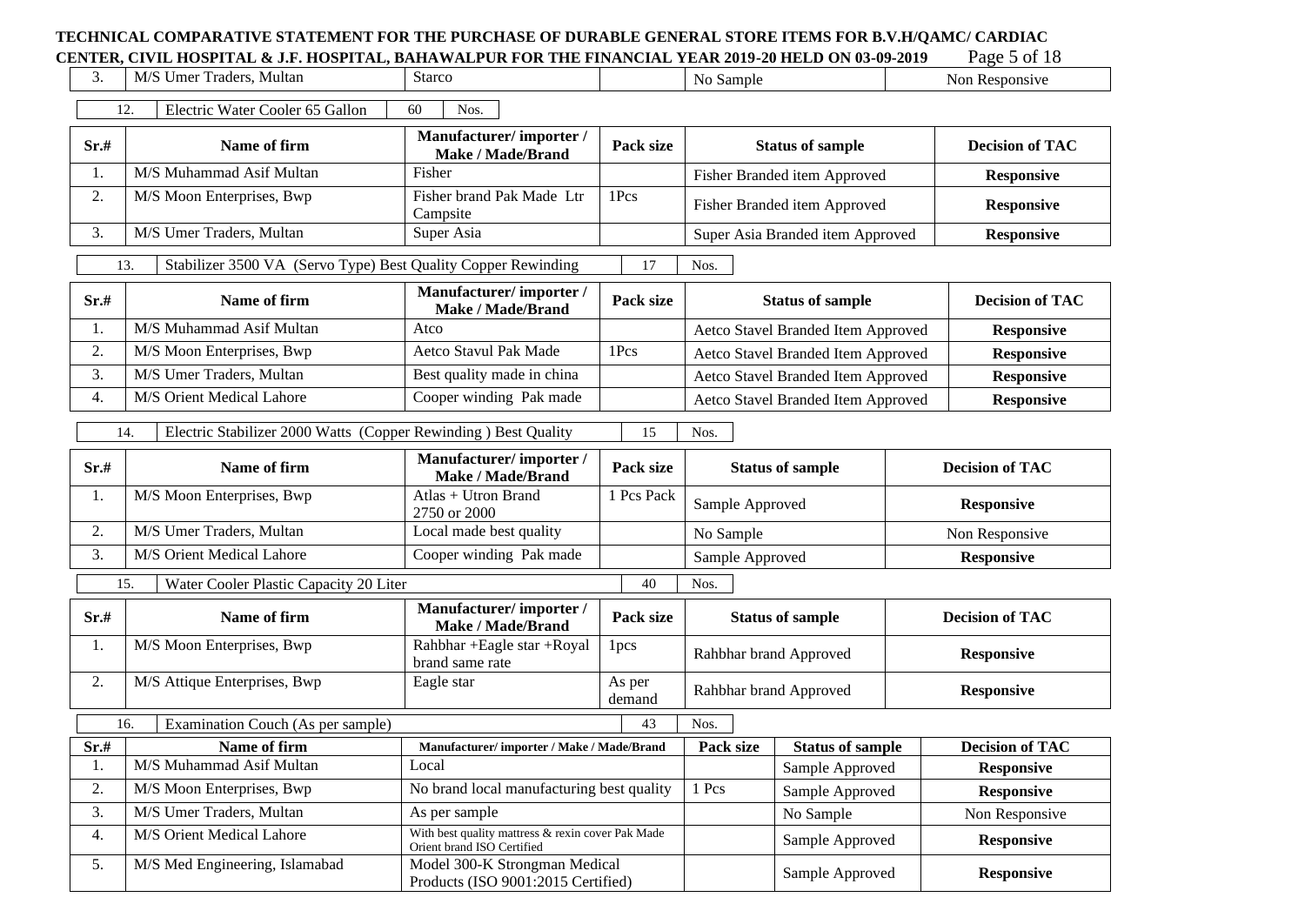#### **TECHNICAL COMPARATIVE STATEMENT FOR THE PURCHASE OF DURABLE GENERAL STORE ITEMS FOR B.V.H/QAMC/ CARDIAC CENTER, CIVIL HOSPITAL & J.F. HOSPITAL, BAHAWALPUR FOR THE FINANCIAL YEAR 2019-20 HELD ON 03-09-2019** Page 6 of 18 6. M/S Thankful Agencies, Lahore Pak made as per sample Thankful Agencies No Sample Non Responsive 17. Hand Spray Machine (Steel) 7 Nos. **Sr.# Name of firm Manufacturer/ importer / Manufacturer/ importer / Make / Made/Brand Pack size Status of sample Decision of TAC** 1. M/S Moon Enterprises, Bwp No brand Pak made best quality<br>Chine Plastic body 1 pcs No Sample Non Responsive 2. | M/S Attique Enterprises, Bwp | Chine Plastic body | As per  $\begin{array}{c|c}\n\hline\n\text{As per} \\
\text{demand}\n\end{array}$  No Sample Non Responsive 18. Iron Lock 50 mm (Best Quality) 1074 Nos. **Sr.# Name of firm Manufacturer/ importer / Make / Made/Brand Pack size Status of sample Decision of TAC** 1. M/S Moon Enterprises, Bwp Flat Balicha chabi No brand 6pics carton Sample Approved **Responsive** 2. M/S Attique Enterprises, Bwp China As per  $\frac{d}{d}$  No Sample Non Responsive 3. | M/S Umer Traders, Multan | Best quality china | No Sample No Sample Non Responsive 19. Iron Lock 38 mm (Best Quality) 950 Nos. **Sr.# Name of firm Manufacturer/ importer / Make / Made/Brand Pack size Status of sample Decision of TAC** 1. M/S Moon Enterprises, Bwp No brand flat chabi imported 6 Pics carton Sample Approved **Responsive** 2. M/S Attique Enterprises, Bwp China As per  $\frac{d}{d}$  No Sample Non Responsive 3. M/S Umer Traders, Multan Best quality china No Sample No Sample Non Responsive 20. Patient Trolley 2 Motor Cycle Wheel Top 20G, Steel sheet with handles or both sides +02 cylinder holder. 35 Nos. **Sr.# Name of firm Name of firm Manufacturer/ importer / Make / Made/Brand Pack size Status of sample Decision of TAC** 1. M/S Muhammad Asif Multan **Local** Local Sample Approved **Responsive** 2.  $M/S$  Moon Enterprises, Bwp Best quality local manufacturing No brand 1Pcs Sample Approved **Responsive**  $\overline{\text{3.}}$  M/S Attique Enterprises, Bwp Pk As per As per No Sample Non Responsive Non Responsive 4. M/S Umer Traders, Multan Local made best quality No Sample Non Responsive 21. Pedestal Fan 24" (Copper Wire Rewinding) Best Quality 14 | Nos.

| Sr.# | Name of firm              | <b>Manufacturer/</b> importer<br><b>Make / Made/Brand</b> | <b>Pack size</b> | <b>Status of sample</b>               | <b>Decision of TAC</b> |
|------|---------------------------|-----------------------------------------------------------|------------------|---------------------------------------|------------------------|
|      | M/S Moon Enterprises, Bwp | GFC brand pak made                                        | pcs              | <b>GFC</b><br>S Branded item Approved | <b>Responsive</b>      |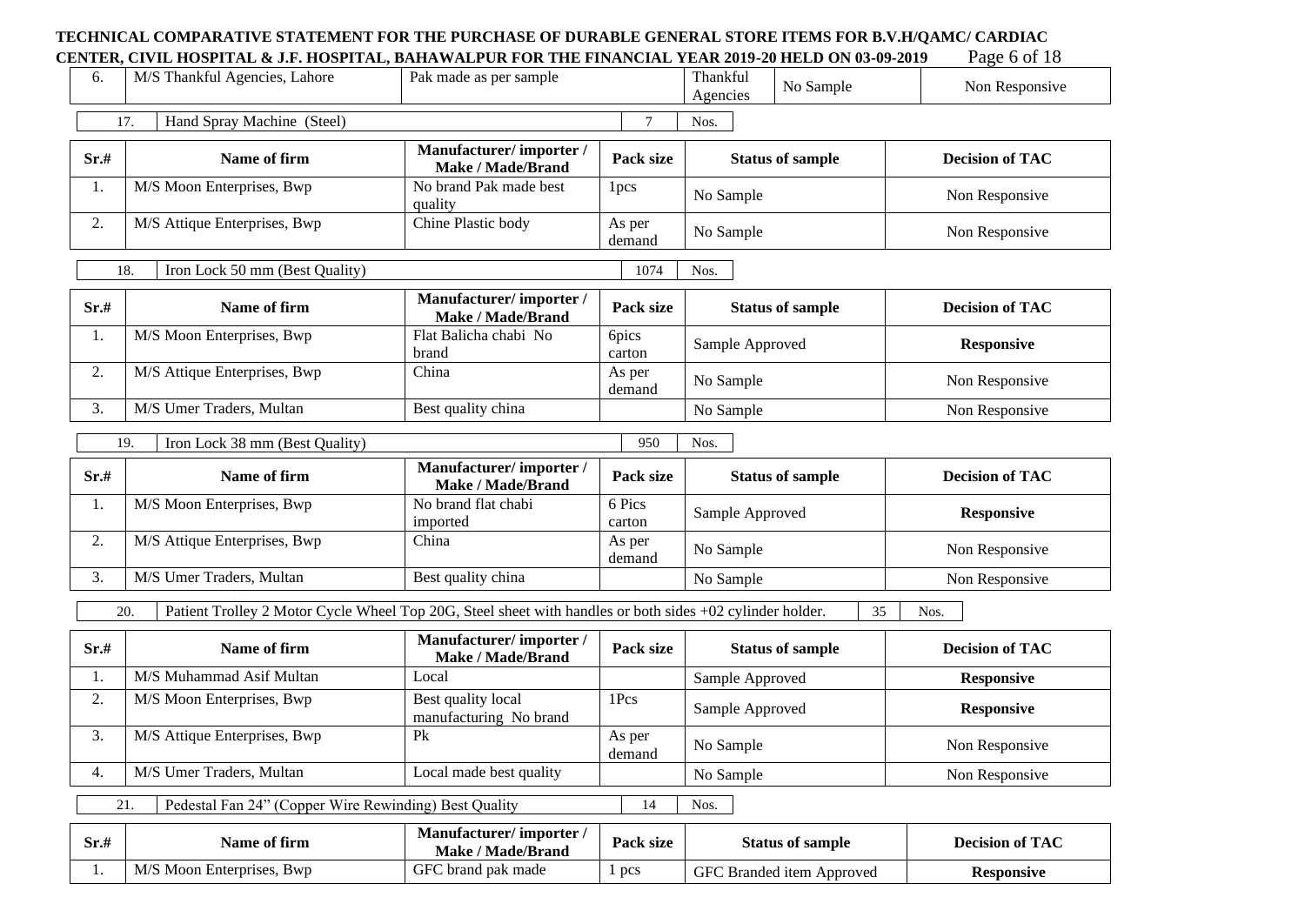#### TECHNICAL COMPARATIVE STATEMENT FOR THE PURCHASE OF DURABLE GENERAL STORE ITEMS FOR B.V.H/QAMC/ CARDIAC<br>CENTER, CIVIL HOSPITAL & J.F. HOSPITAL, BAHAWALPUR FOR THE FINANCIAL YEAR 2019-20 HELD ON 03-09-2019 Page 7 of 18 **CENTER, CIVIL HOSPITAL & J.F. HOSPITAL, BAHAWALPUR FOR THE FINANCIAL YEAR 2019-20 HELD ON 03-09-2019**

| <u>.</u> | $\mathbf{r}$<br>Attıque<br><b>BWD</b><br>Enterprises.<br>$N\ell$ | <b>GFC</b> | s per<br>- 201<br>demand | GFC<br>Approved<br>: Branded item | <b>Responsive</b> |
|----------|------------------------------------------------------------------|------------|--------------------------|-----------------------------------|-------------------|
|----------|------------------------------------------------------------------|------------|--------------------------|-----------------------------------|-------------------|

| 22.  | Telephone Sets (Best Quality) (As per sample)                               |                                                                           | 200                                     | Nos. |                                                                                         |                        |
|------|-----------------------------------------------------------------------------|---------------------------------------------------------------------------|-----------------------------------------|------|-----------------------------------------------------------------------------------------|------------------------|
| Sr.# | Name of firm                                                                | Manufacturer/importer/<br><b>Make / Made/Brand</b>                        | Pack size                               |      | <b>Status of sample</b>                                                                 | <b>Decision of TAC</b> |
| 1.   | M/S Moon Enterprises, Bwp                                                   | Panasonic brand imported                                                  | 1 pcs                                   |      | Panasonic Branded item Approved                                                         | <b>Responsive</b>      |
| 2.   | M/S Attique Enterprises, Bwp                                                | Panasonic                                                                 | As per<br>demand                        |      | Panasonic Branded item Approved                                                         | <b>Responsive</b>      |
| 23.  | UPS 3000W with Batteries 200 AMP 27 Plates for back up of minim 30 minutes. |                                                                           |                                         | 6    | Nos.                                                                                    |                        |
| Sr.# | Name of firm                                                                | Manufacturer/importer/<br><b>Make / Made/Brand</b>                        | Pack size                               |      | <b>Status of sample</b>                                                                 | <b>Decision of TAC</b> |
| 1.   | M/S Muhammad Asif Multan                                                    | Homage 3000V with N 200<br><b>Batteries</b>                               |                                         |      | Homage UPS with 200 Amp<br>27 Plate Two Exide Batteries<br><b>Branded Item Approved</b> | <b>Responsive</b>      |
| 2.   | M/S Moon Enterprises, Bwp                                                   | UPS With Exide battery<br>any brand Ups Ayeno+MF+<br>other brand imported | 1Pcs<br>Two Battery<br>Model N-200Exide |      | Homage UPS with 200 Amp<br>27 Plate Two Exide Batteries<br><b>Branded Item Approved</b> | <b>Responsive</b>      |
| 3.   | M/S Attique Enterprises, Bwp                                                | $Homeage + Exide$                                                         | As per demand                           |      | Homage UPS with 200 Amp<br>27 Plate Two Exide Batteries<br><b>Branded Item Approved</b> | <b>Responsive</b>      |
| 4.   | M/S Umer Traders, Multan                                                    | Max power made in china                                                   |                                         |      | Homage UPS with 200 Amp<br>27 Plate Two Exide Batteries<br><b>Branded Item Approved</b> | <b>Responsive</b>      |
| 24.  | RO WATER FILTER Purifier Complete Set 5 Portions (Best Quality)             |                                                                           | 65                                      | Nos. |                                                                                         |                        |
| Sr.# | Name of firm                                                                | Manufacturer/importer/<br>Make / Made/Brand                               | Pack size                               |      | <b>Status of sample</b>                                                                 | <b>Decision of TAC</b> |

|    |                              | IVIANC / IVIAUC/DI AIIU                   |                  |                              |                   |
|----|------------------------------|-------------------------------------------|------------------|------------------------------|-------------------|
|    | M/S Muhammad Asif Multan     | Imported                                  |                  | China Standard item Approved | <b>Responsive</b> |
| ,. | M/S Moon Enterprises, Bwp    | Any brand imported<br>Dogmatic unit plant | 1 pcs            | China Standard item Approved | <b>Responsive</b> |
|    | M/S Attique Enterprises, Bwp | Imported                                  | As per<br>demand | China Standard item Approved | <b>Responsive</b> |

25. Weight Machine Adult 20 Nos.

| Sr.# | Name of firm              | Manufacturer/importer/<br>Make / Made/Brand | Pack size | <b>Status of sample</b>                             | <b>Decision of TAC</b> |
|------|---------------------------|---------------------------------------------|-----------|-----------------------------------------------------|------------------------|
|      | M/S Muhammad Asif Multan  | China                                       |           | Camray Sample Approved                              | <b>Responsive</b>      |
| ـ،   | M/S Orient Medical Lahore | Brand Camray Make China                     |           | Sample Approved As per Sample of<br>M/S Asif Multan | <b>Responsive</b>      |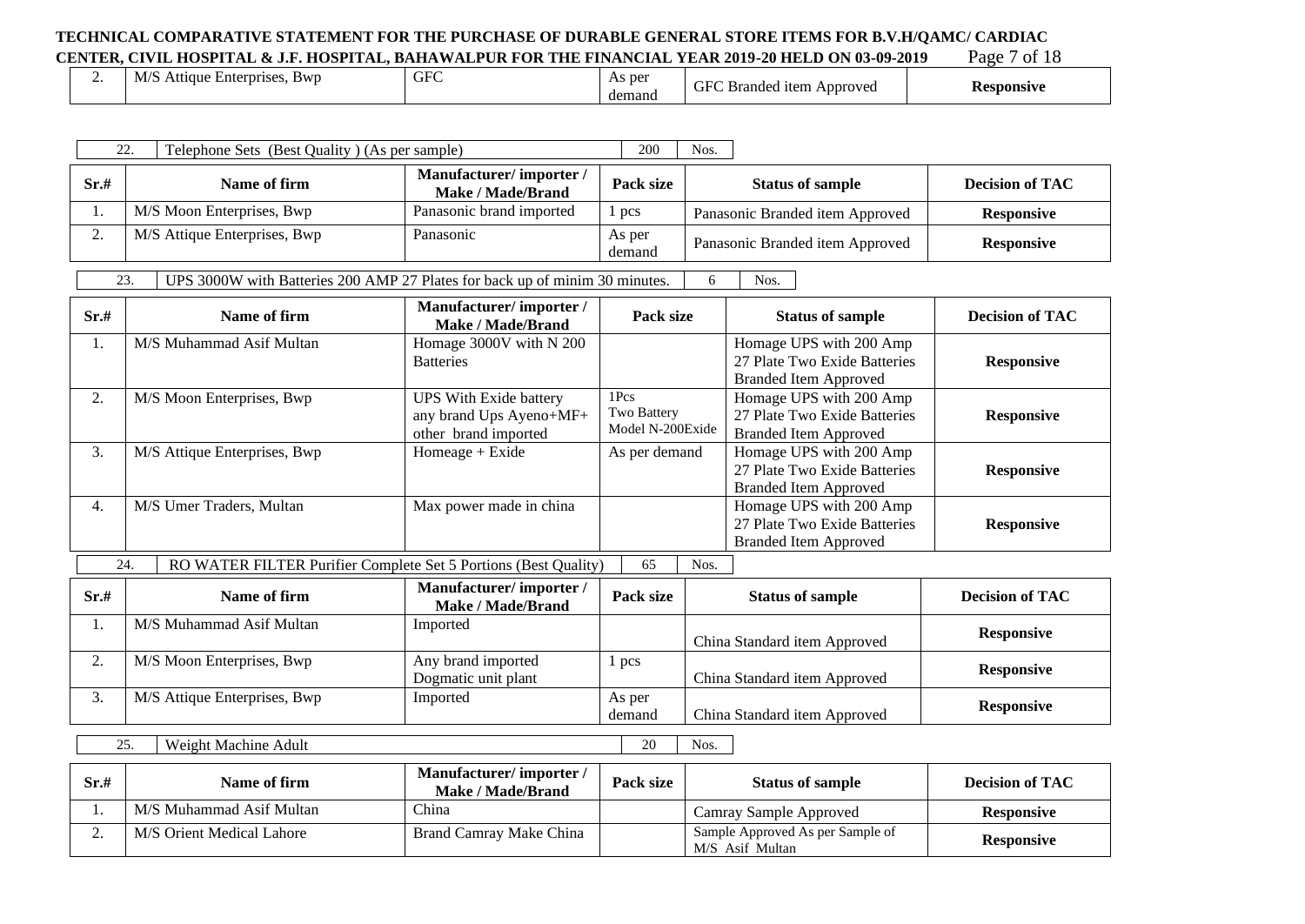#### TECHNICAL COMPARATIVE STATEMENT FOR THE PURCHASE OF DURABLE GENERAL STORE ITEMS FOR B.V.H/QAMC/ CARDIAC<br>CENTER, CIVIL HOSPITAL & J.F. HOSPITAL, BAHAWALPUR FOR THE FINANCIAL YEAR 2019-20 HELD ON 03-09-2019 Page 8 of 18 **CENTER, CIVIL HOSPITAL & J.F. HOSPITAL, BAHAWALPUR FOR THE FINANCIAL YEAR 2019-20 HELD ON 03-09-2019**

|      | 26.<br>Weight Machine Baby                                                                         |                                                                                     | 19                   | Nos.         |                                                        |                        |
|------|----------------------------------------------------------------------------------------------------|-------------------------------------------------------------------------------------|----------------------|--------------|--------------------------------------------------------|------------------------|
| Sr.# | Name of firm                                                                                       | Manufacturer/importer / Make /<br>Made/Brand                                        |                      | Pack<br>size | <b>Status of sample</b>                                | <b>Decision of TAC</b> |
| 1.   | M/S Muhammad Asif Multan                                                                           | China                                                                               |                      |              | No Sample                                              | Non Responsive         |
| 2.   | M/S Orient Medical Lahore                                                                          | Model PS3001 Brand Laica Make: Italy                                                |                      |              | Sample Approved                                        | <b>Responsive</b>      |
|      | Wheel Barrow Trolley Single Wheel with Tire & Tube 06 PLY (Panther) made of 16G sheet Size.<br>27. |                                                                                     |                      |              | 22                                                     | Nos.                   |
| Sr.# | Name of firm                                                                                       | Manufacturer/importer/<br><b>Make / Made/Brand</b>                                  | Pack size            |              | <b>Status of sample</b>                                | <b>Decision of TAC</b> |
| 1.   | M/S Moon Enterprises, Bwp                                                                          | No brand local<br>manufacturing                                                     | 1 Pcs                |              | Sample Approved                                        | <b>Responsive</b>      |
|      | 28.<br>Wheel Chairs Folding (As per sample) (Best Quality)                                         |                                                                                     | 108                  | Nos.         |                                                        |                        |
| Sr.# | Name of firm                                                                                       | Manufacturer/importer/<br><b>Make / Made/Brand</b>                                  | Pack size            |              | <b>Status of sample</b>                                | <b>Decision of TAC</b> |
| 1.   | M/S Muhammad Asif Multan                                                                           | China                                                                               |                      |              | Sample Approved                                        | <b>Responsive</b>      |
| 2.   | M/S Moon Enterprises, Bwp                                                                          | Imported any brand                                                                  | 1 pcs                |              | Sample Approved                                        | <b>Responsive</b>      |
| 3.   | M/S Umer Traders, Multan                                                                           | Best quality As per sample                                                          |                      | No Sample    |                                                        | Non Responsive         |
| 4.   | <b>M/S Orient Medical Lahore</b>                                                                   | As Per Sample Pak Made<br>Orient brand ISO Certified                                |                      |              | Sample Approved                                        | <b>Responsive</b>      |
| 5.   | M/S Thankful Agencies, Lahore                                                                      | Pak made as per sample                                                              | Thankful<br>Agencies | No Sample    |                                                        | Non Responsive         |
|      | Medicine Trolley with two draaz S.S (As per sample)<br>29.                                         |                                                                                     | 64                   | Nos.         |                                                        |                        |
| Sr.# | Name of firm                                                                                       | Manufacturer/importer/<br><b>Make / Made/Brand</b>                                  | Pack size            |              | <b>Status of sample</b>                                | <b>Decision of TAC</b> |
| 1.   | M/S Moon Enterprises, Bwp                                                                          | No brand local<br>manufacturing                                                     | 1 pcs                |              | Sample Approved As per Sample<br>of Orient Medical LHR | <b>Responsive</b>      |
| 2.   | M/S Umer Traders, Multan                                                                           | Best quality as per sample                                                          |                      | No Sample    |                                                        | Non Responsive         |
| 3.   | M/S Orient Medical Lahore                                                                          | All Made of Stainless Steel As<br>Per Sample Pak Made Orient<br>brand ISO Certified |                      |              | Sample Approved                                        | <b>Responsive</b>      |
| 4.   | M/S Med Engineering, Islamabad                                                                     | Model 525-MS<br><b>Strongman Medical Products</b><br>(ISO 9001:2015 Certified)      |                      |              | Sample Approved As per Sample<br>of Orient Medical LHR | <b>Responsive</b>      |
| 5.   | M/S Thankful Agencies, Lahore                                                                      | Pak made as per sample                                                              | Thankful<br>Agencies |              | Sample Approved As per Sample<br>of Orient Medical LHR | <b>Responsive</b>      |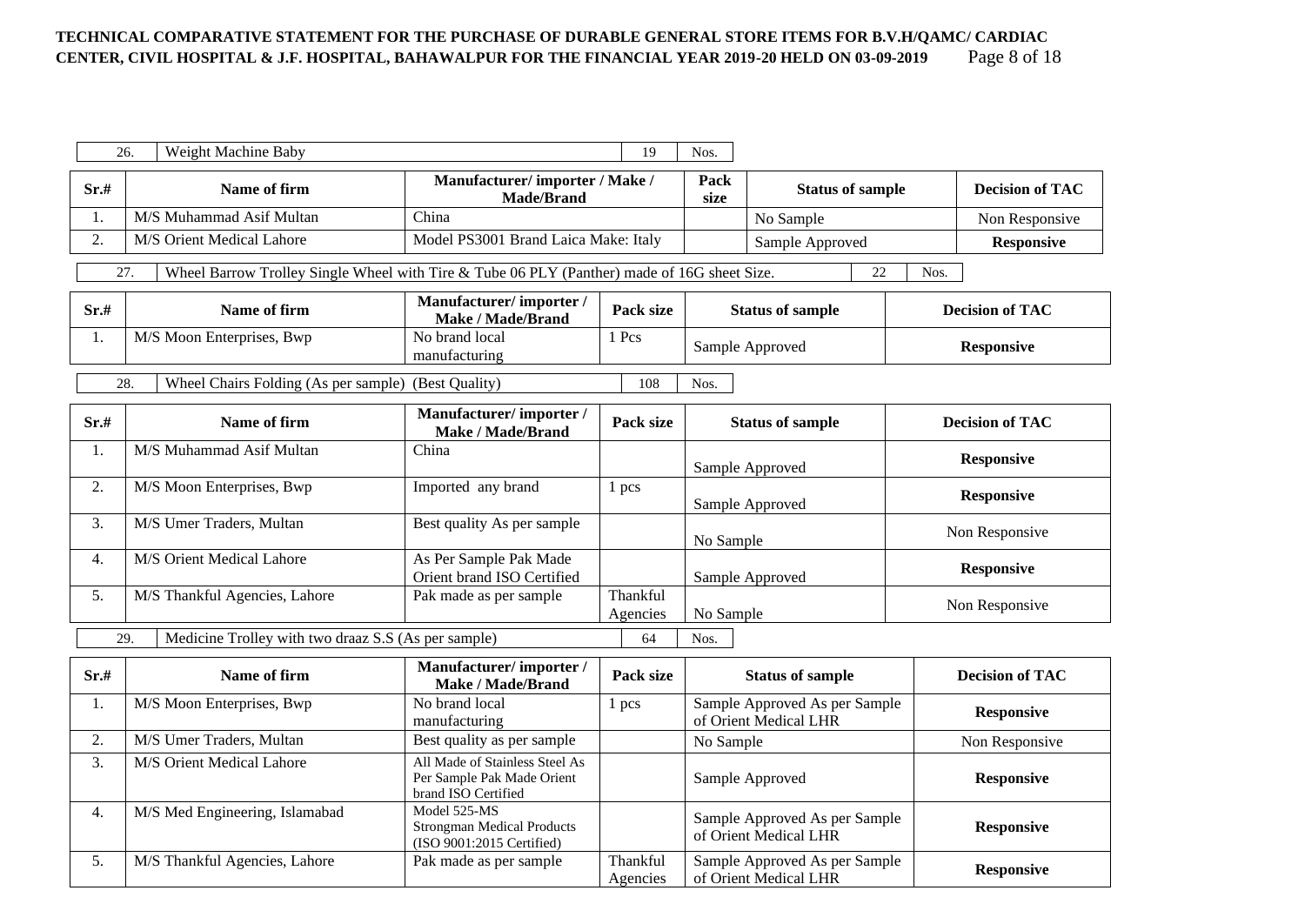#### TECHNICAL COMPARATIVE STATEMENT FOR THE PURCHASE OF DURABLE GENERAL STORE ITEMS FOR B.V.H/QAMC/ CARDIAC<br>CENTER, CIVIL HOSPITAL & J.F. HOSPITAL, BAHAWALPUR FOR THE FINANCIAL YEAR 2019-20 HELD ON 03-09-2019 Page 9 of 18 **CENTER, CIVIL HOSPITAL & J.F. HOSPITAL, BAHAWALPUR FOR THE FINANCIAL YEAR 2019-20 HELD ON 03-09-2019**

| Iron Rack Size three shelves both side covered 22G, Shelf 18G | Nos. |
|---------------------------------------------------------------|------|
| Sr.No.30&31 Double Entry                                      |      |

| Sr.# | Name of firm                                                                                                                                        | Manufacturer/importer/<br>Make / Made/Brand                                             | Pack size        | <b>Status of sample</b> | <b>Decision of TAC</b> |
|------|-----------------------------------------------------------------------------------------------------------------------------------------------------|-----------------------------------------------------------------------------------------|------------------|-------------------------|------------------------|
| 1.   | M/S Moon Enterprises, Bwp                                                                                                                           | No brand local<br>manufacturing                                                         | 1 pcs            | Sample Approved         | <b>Responsive</b>      |
| 2.   | M/S Attique Enterprises, Bwp                                                                                                                        | As per demand                                                                           | As per<br>demand | No Sample               | Non Responsive         |
| 3.   | M/S Med Engineering, Islamabad                                                                                                                      | <b>Storage Rack (Five Shelves)</b><br>Capacity 265Kg (At<br>uniformly distributed Load. |                  | No Sample               | Non Responsive         |
| 4.   | M/S Waseem Enterprise, Bahawalpur                                                                                                                   |                                                                                         |                  | No Sample               | Non Responsive         |
|      | Iron file cabinet 4 drawer Made of 22G Steel with Silver Hammer Paint xWxD<br>32.<br>$4.5x2x1.5$ feet 4 drawer with channels and indri dual locking |                                                                                         |                  | 16<br>Nos.              |                        |
| Sr.# | Name of firm                                                                                                                                        | Manufacturer/importer/<br><b>Make / Made/Brand</b>                                      | Pack size        | <b>Status of sample</b> | <b>Decision of TAC</b> |
| 1.   | M/S Muhammad Asif Multan                                                                                                                            | Local                                                                                   |                  | Sample Approved         | <b>Responsive</b>      |
| 2.   | M/S Attique Enterprises, Bwp                                                                                                                        | As per demand                                                                           |                  | Sample Approved         | <b>Responsive</b>      |
| 3.   | M/S Waseem Enterprise, Bahawalpur                                                                                                                   |                                                                                         |                  | No Sample               | Non Responsive         |
|      | 33.<br>Exhaust Fan 18" Metal. (Copper Wire Rewinding) Best Quality                                                                                  |                                                                                         | 40               | Nos.                    |                        |

| Sr.# | Name of firm                 | Manufacturer/importer/<br>Make / Made/Brand | Pack size | <b>Status of sample</b> | <b>Decision of TAC</b> |
|------|------------------------------|---------------------------------------------|-----------|-------------------------|------------------------|
|      | M/S Muhammad Asif Multan     | <b>GFC</b>                                  |           | <b>GFC</b> Branded item |                        |
|      |                              |                                             |           | Approved                | <b>Responsive</b>      |
|      | M/S Moon Enterprises, Bwp    | GFC brand Pak made                          | pcs       | <b>GFC</b> Branded item | <b>Responsive</b>      |
|      |                              |                                             |           | Approved                |                        |
|      | M/S Attique Enterprises, Bwp | <b>GFC</b>                                  | As per    | <b>GFC</b> Branded item |                        |
|      |                              |                                             | demand    | Approved                | <b>Responsive</b>      |

34. Heater (Single Rod 1000 Watts With Shoe & Wire) 130 Nos.

| Sr.# | Name of firm              | <b>Manufacturer/</b> importer<br><b>Make / Made/Brand</b> | <b>Pack size</b> | <b>Status of sample</b> | <b>Decision of TAC</b> |
|------|---------------------------|-----------------------------------------------------------|------------------|-------------------------|------------------------|
|      | M/S Moon Enterprises, Bwp | Marshal brand pak Made                                    | 1 Pcs            | Sample Approved         | Responsive             |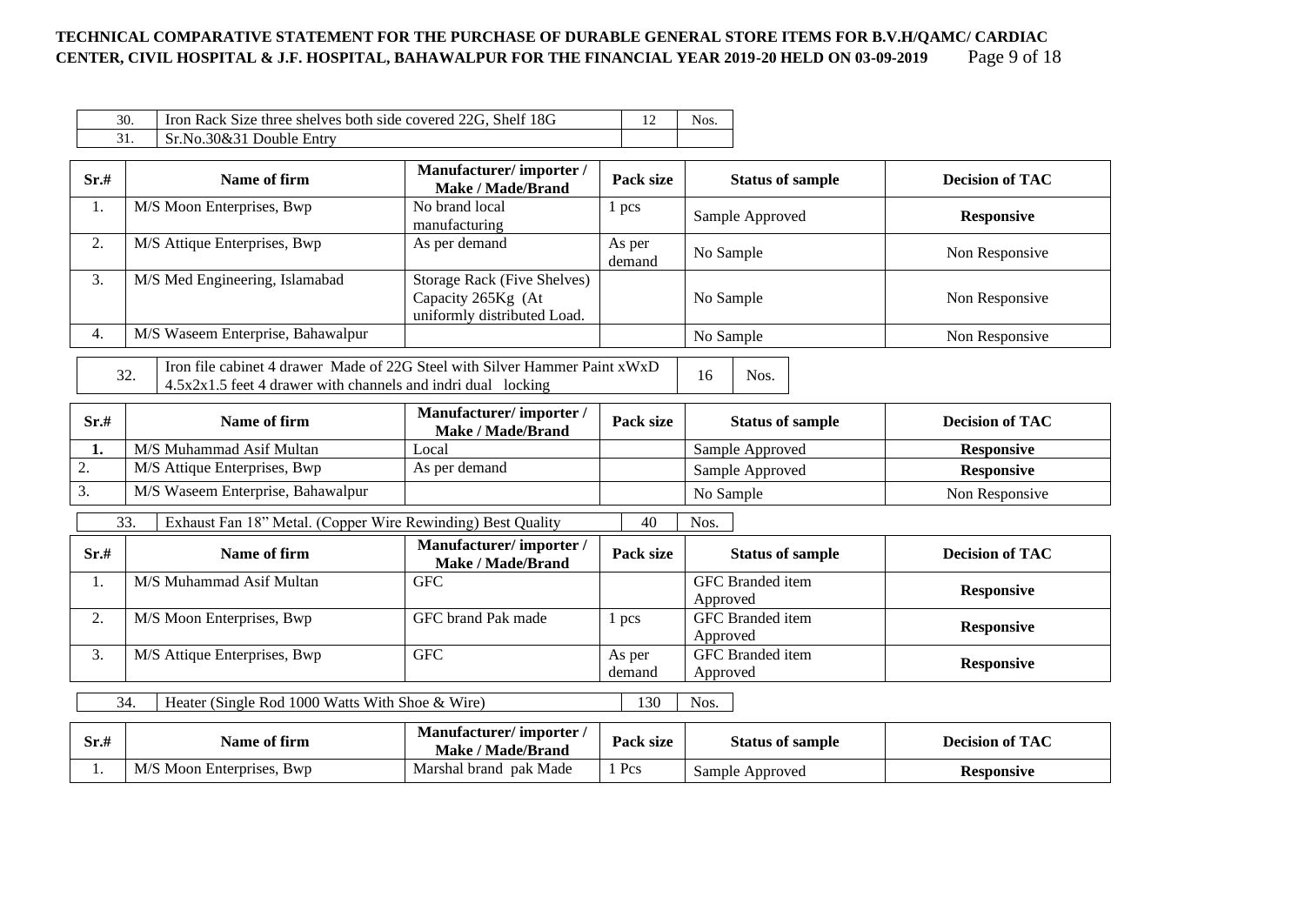#### **TECHNICAL COMPARATIVE STATEMENT FOR THE PURCHASE OF DURABLE GENERAL STORE ITEMS FOR B.V.H/QAMC/ CARDIAC CENTER, CIVIL HOSPITAL & J.F. HOSPITAL, BAHAWALPUR FOR THE FINANCIAL YEAR 2019-20 HELD ON 03-09-2019**

|                  | 35.<br>Exhaust Fan Plastic Body 12" (Best Quality)                                                                    |                                                                            | 44                   | Nos.                                                              |                        |
|------------------|-----------------------------------------------------------------------------------------------------------------------|----------------------------------------------------------------------------|----------------------|-------------------------------------------------------------------|------------------------|
| Sr.#             | Name of firm                                                                                                          | Manufacturer/importer/<br>Make / Made/Brand                                | Pack size            | <b>Status of sample</b>                                           | <b>Decision of TAC</b> |
| 1.               | M/S Moon Enterprises, Bwp                                                                                             | <b>GFC</b>                                                                 |                      | GFC Branded item<br>Approved                                      | <b>Responsive</b>      |
| 2.               | M/S Attique Enterprises, Bwp                                                                                          | GFC brand Pak made                                                         | 1 pcs                | GFC Branded item<br>Approved                                      | <b>Responsive</b>      |
|                  | Fire Extinguisher , Co2 Type 5 Kg<br>36.                                                                              |                                                                            | 55                   | Nos.                                                              |                        |
| Sr.#             | Name of firm                                                                                                          | Manufacturer/importer/<br><b>Make / Made/Brand</b>                         | Pack size            | <b>Status of sample</b>                                           | <b>Decision of TAC</b> |
| 1.               | M/S Moon Enterprises, Bwp                                                                                             | Any brand best quality as<br>per tender demand                             | 1 pcs                | Sample Approved                                                   | <b>Responsive</b>      |
| 2.               | M/S Umer Traders, Multan                                                                                              | Imported                                                                   |                      | No Sample                                                         | Non Responsive         |
|                  | 37.<br>Fire Extinguisher , DCP Type 8 Kg                                                                              |                                                                            | 50                   | Nos.                                                              |                        |
| Sr.#             | Name of firm                                                                                                          | Manufacturer/importer/<br>Make / Made/Brand                                | Pack size            | <b>Status of sample</b>                                           | <b>Decision of TAC</b> |
| 1.               | M/S Moon Enterprises, Bwp                                                                                             | Any brand best quality as<br>per tender demand                             | 1 pcs                | Sample Approved                                                   | <b>Responsive</b>      |
| 2.               | M/S Umer Traders, Multan                                                                                              | Imported                                                                   |                      | No Sample                                                         | Non Responsive         |
|                  | I/V Stand 5 Wheel Type 5 Wheels 4.5 feet high stand<br>38.<br>Internal Rod Non Magnetic 3foot long with Min 4 Hangers |                                                                            | 210                  | Nos.                                                              |                        |
| Sr.#             | Name of firm                                                                                                          | Manufacturer/importer/<br><b>Make / Made/Brand</b>                         | Pack size            | <b>Status of sample</b>                                           | <b>Decision of TAC</b> |
| 1.               | M/S Muhammad Asif Multan                                                                                              | Local                                                                      |                      | No Sample                                                         | Non Responsive         |
| 2.               | M/S Moon Enterprises, Bwp                                                                                             | No brand local<br>manufacturing                                            | 1 Pcs                | Sample Approved As per<br>Sample of Med Engineering,<br>Islamabad | <b>Responsive</b>      |
| 3.               | M/S Attique Enterprises, Bwp                                                                                          | P <sub>k</sub>                                                             | As per<br>demand     | No Sample                                                         | Non Responsive         |
| $\overline{4}$ . | M/S Umer Traders, Multan                                                                                              | Local Made Best quality                                                    |                      | No Sample                                                         | Non Responsive         |
| 5.               | M/S Orient Medical Lahore                                                                                             | As Per Sample Pak Made<br>Orient brand ISO Certified                       |                      | Sample Approved                                                   | <b>Responsive</b>      |
| 6.               | M/S Med Engineering, Islamabad                                                                                        | Model 325-LS<br>Strongman Medical<br>Products (ISO 9001:2015<br>Certified) |                      | Sample Approved                                                   | <b>Responsive</b>      |
| 7.               | M/S Thankful Agencies, Lahore                                                                                         | Pak made as per sample                                                     | Thankful<br>Agencies | No Sample                                                         | Non Responsive         |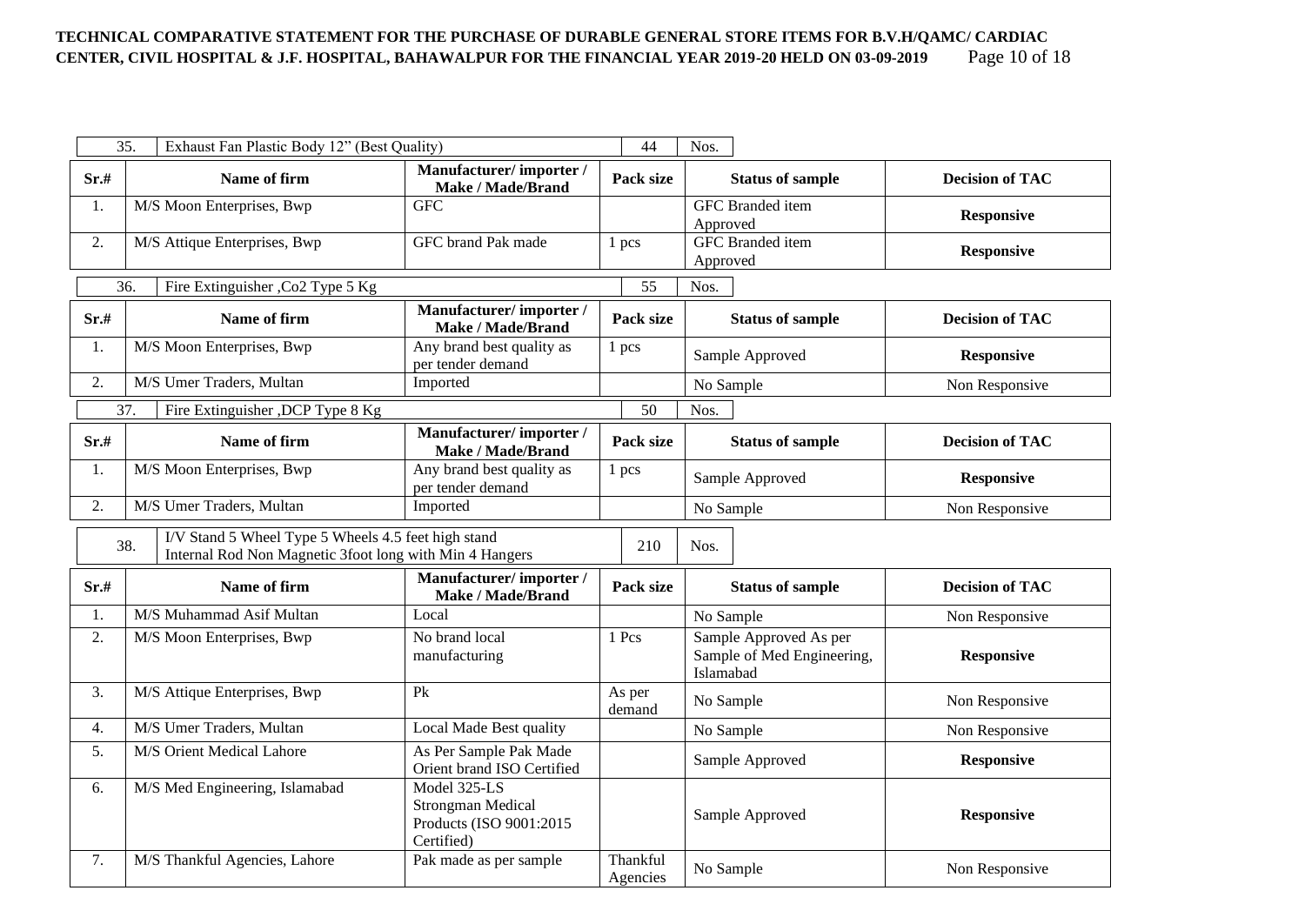#### **TECHNICAL COMPARATIVE STATEMENT FOR THE PURCHASE OF DURABLE GENERAL STORE ITEMS FOR B.V.H/QAMC/ CARDIAC CENTER, CIVIL HOSPITAL & J.F. HOSPITAL, BAHAWALPUR FOR THE FINANCIAL YEAR 2019-20 HELD ON 03-09-2019** Page 11 of 18

|      | 39.<br>Room Air Cooler (Plastic Body Standard Size)                  |                                                    | 17               | Nos.                          |                        |  |  |  |  |
|------|----------------------------------------------------------------------|----------------------------------------------------|------------------|-------------------------------|------------------------|--|--|--|--|
| Sr.# | Name of firm                                                         | Manufacturer/importer/<br><b>Make / Made/Brand</b> | Pack size        | <b>Status of sample</b>       | <b>Decision of TAC</b> |  |  |  |  |
| 1.   | M/S Moon Enterprises, Bwp                                            | Universal brand item                               | 1 Pcs            | <b>Standard Item Approved</b> | <b>Responsive</b>      |  |  |  |  |
| 2.   | M/S Attique Enterprises, Bwp                                         | Pk asia                                            | As per<br>demand | <b>Standard Item Approved</b> | <b>Responsive</b>      |  |  |  |  |
| 3.   | M/S Umer Traders, Multan                                             | Super Asia                                         |                  | <b>Standard Item Approved</b> | <b>Responsive</b>      |  |  |  |  |
|      | 40.<br>Juki Machine (Best Quality)                                   |                                                    | 5                | Nos.                          |                        |  |  |  |  |
| Sr.# | Name of firm                                                         | Manufacturer/importer/<br>Make / Made/Brand        | Pack size        | <b>Status of sample</b>       | <b>Decision of TAC</b> |  |  |  |  |
|      | No Firm quoted                                                       |                                                    |                  |                               |                        |  |  |  |  |
|      | Sui Gass Heater Single Plate Single Bruner (Full Body)<br>41.        |                                                    | 24               | Nos.                          |                        |  |  |  |  |
| Sr.# | Name of firm                                                         | Manufacturer/importer/<br><b>Make / Made/Brand</b> | Pack size        | <b>Status of sample</b>       | <b>Decision of TAC</b> |  |  |  |  |
| 1.   | M/S Moon Enterprises, Bwp                                            | Super max brand                                    | 1 pcs            | Sample Approved               | <b>Responsive</b>      |  |  |  |  |
|      | Battery 12 Volts 120 Amp (with cost of charging)<br>42.              |                                                    | 26               | Nos.                          |                        |  |  |  |  |
| Sr.# | Name of firm                                                         | Manufacturer/importer/<br><b>Make / Made/Brand</b> | Pack size        | <b>Status of sample</b>       | <b>Decision of TAC</b> |  |  |  |  |
| 1.   | M/S Muhammad Asif Multan                                             | Exide 6x120                                        |                  | Exide Branded Item Approved   | <b>Responsive</b>      |  |  |  |  |
| 2.   | M/S Moon Enterprises, Bwp                                            | Exide brand Model<br>No.6x120                      | 1 pcs            | Exide Branded Item Approved   | <b>Responsive</b>      |  |  |  |  |
| 3.   | M/S Attique Enterprises, Bwp                                         | Exide                                              | As per<br>demand | Exide Branded Item Approved   | <b>Responsive</b>      |  |  |  |  |
| 4.   | M/S Umer Traders, Multan                                             | <b>AGS</b>                                         |                  | AGS Branded Item Approved     | <b>Responsive</b>      |  |  |  |  |
|      | 43.<br>Battery 12 Volts 100Amp (with cost of charging)<br>14<br>Nos. |                                                    |                  |                               |                        |  |  |  |  |
| Sr.# | Name of firm                                                         | Manufacturer/importer/<br><b>Make / Made/Brand</b> | Pack size        | <b>Status of sample</b>       | <b>Decision of TAC</b> |  |  |  |  |
| 1.   | M/S Muhammad Asif Multan                                             | Exude N 100                                        |                  | Exide Branded Item Approved   | <b>Responsive</b>      |  |  |  |  |
| 2.   | M/S Moon Enterprises, Bwp                                            | Exide Battery N100 model                           | 1 Pcs            | Exide Branded Item Approved   | <b>Responsive</b>      |  |  |  |  |

4. M/S Umer Traders, Multan **AGS** AGS AGS Branded Item Approved **Responsive** 

Exide Branded Item Approved **Responsive** 

3. M/S Attique Enterprises, Bwp Exide As per Sexual As per Assembly As per Assembly As per Assembly As per Assembly Assembly Assembly Assembly Assembly Assembly Assembly Assembly Assembly Assembly Assembly Assembly Assembl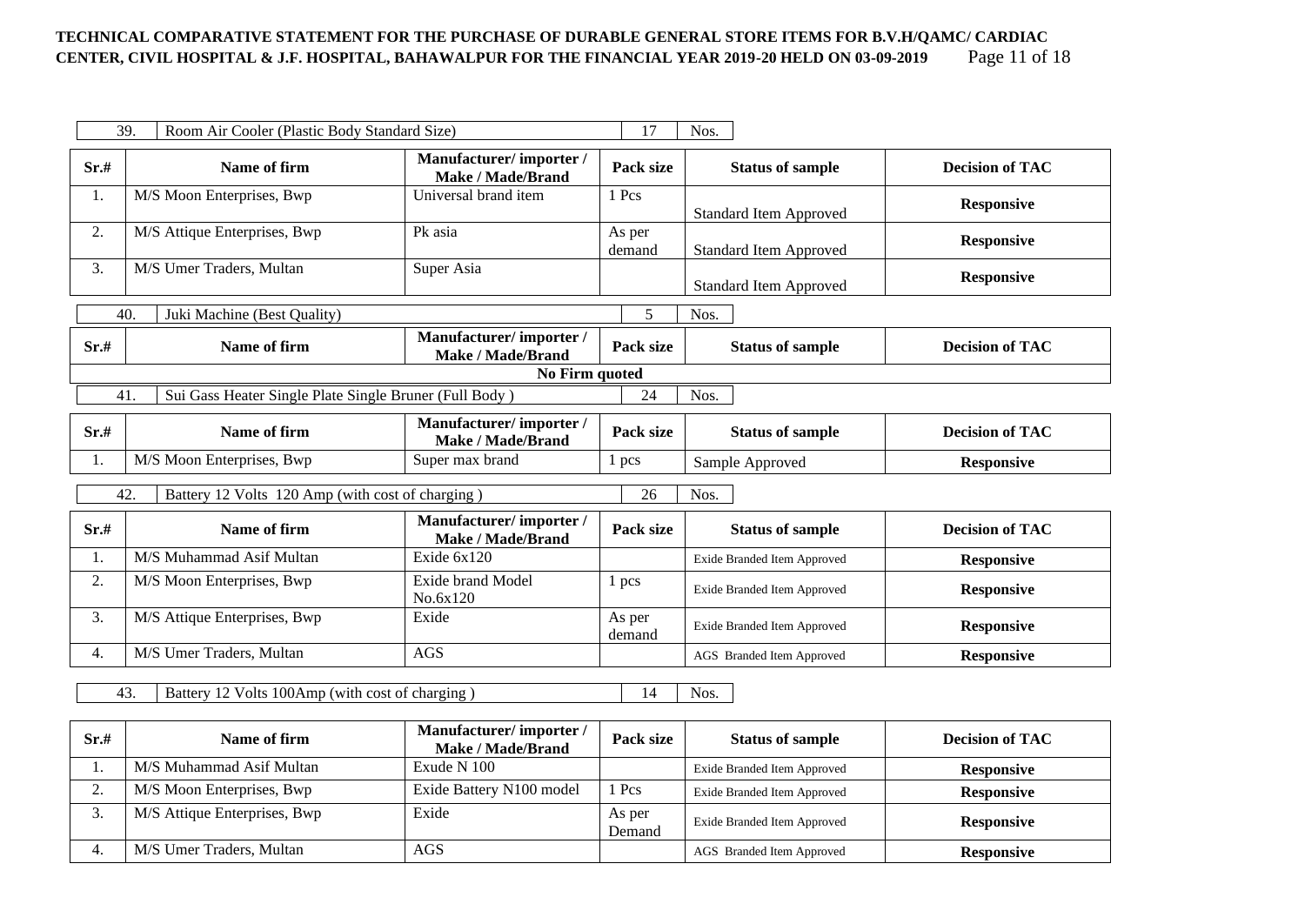#### TECHNICAL COMPARATIVE STATEMENT FOR THE PURCHASE OF DURABLE GENERAL STORE ITEMS FOR B.V.H/QAMC/ CARDIAC<br>CENTER, CIVIL HOSPITAL & J.F. HOSPITAL, BAHAWALPUR FOR THE FINANCIAL YEAR 2019-20 HELD ON 03-09-2019 Page 12 of 18 **CENTER, CIVIL HOSPITAL & J.F. HOSPITAL, BAHAWALPUR FOR THE FINANCIAL YEAR 2019-20 HELD ON 03-09-2019**

44. Electric Heater (Double Rod 1000 Watts) 20 Nos.

| Sr.# | Name of firm                                     | Manufacturer/importer/<br><b>Make / Made/Brand</b> | Pack size        | <b>Status of sample</b>         | <b>Decision of TAC</b> |
|------|--------------------------------------------------|----------------------------------------------------|------------------|---------------------------------|------------------------|
| 1.   | M/S Moon Enterprises, Bwp                        | Marshal brand pak made                             | 1 Pcs            | Sample Approved                 | <b>Responsive</b>      |
| 2.   | M/S Attique Enterprises, Bwp                     | Pk                                                 | As per<br>demand | No Sample                       | Non Responsive         |
|      | Grass Cutter Machine 18"<br>45.                  |                                                    | 8                | Nos.                            |                        |
| Sr.# | Name of firm                                     | Manufacturer/importer/<br><b>Make / Made/Brand</b> | Pack size        | <b>Status of sample</b>         | <b>Decision of TAC</b> |
| 1.   | M/S Attique Enterprises, Bwp                     | Pk                                                 | As per<br>demand | No Sample                       | Non Responsive         |
|      | Grass Cutter Machine Electric 22"<br>46.         |                                                    | 4                | Nos.                            |                        |
| Sr.# | Name of firm                                     | Manufacturer/importer/<br><b>Make / Made/Brand</b> | Pack size        | <b>Status of sample</b>         | <b>Decision of TAC</b> |
| 1.   | M/S Attique Enterprises, Bwp                     | Pk                                                 | As per<br>demand | No Sample                       | Non Responsive         |
|      | 47.<br>Pump for room Air Cooler                  |                                                    | 12               | Nos.                            |                        |
| Sr.# | Name of firm                                     | Manufacturer/importer/<br><b>Make / Made/Brand</b> | Pack size        | <b>Status of sample</b>         | <b>Decision of TAC</b> |
| 1.   | M/S Moon Enterprises, Bwp                        | Any brand Pak made small<br>power pump             | 1 pcs            | Universal branded item Approved | <b>Responsive</b>      |
| 2.   | M/S Attique Enterprises, Bwp                     | China                                              | As per<br>demand | Universal branded item Approved | <b>Responsive</b>      |
|      | 48.<br>Pateela Large Silver (Rate in Kg Pateela) |                                                    | 200              | Kgs.                            |                        |
| Sr.# | Name of firm                                     | Manufacturer/importer/<br><b>Make / Made/Brand</b> | Pack size        | <b>Status of sample</b>         | <b>Decision of TAC</b> |
| 1.   | M/S Moon Enterprises, Bwp                        | Bi brand best quality                              | 1 pcs            | <b>Standard Item Approved</b>   | <b>Responsive</b>      |
| 2.   | M/S Attique Enterprises, Bwp                     | P <sub>k</sub>                                     | As per<br>demand | <b>Standard Item Approved</b>   | <b>Responsive</b>      |
|      | 49.<br>Mosquito Killer                           |                                                    | 30               | Nos.                            |                        |
| Sr.# | Name of firm                                     | Manufacturer/importer/<br><b>Make / Made/Brand</b> | Pack size        | <b>Status of sample</b>         | <b>Decision of TAC</b> |

1. M/S Moon Enterprises, Bwp Any brand best imported 1 Pcs No Sample Non Responsive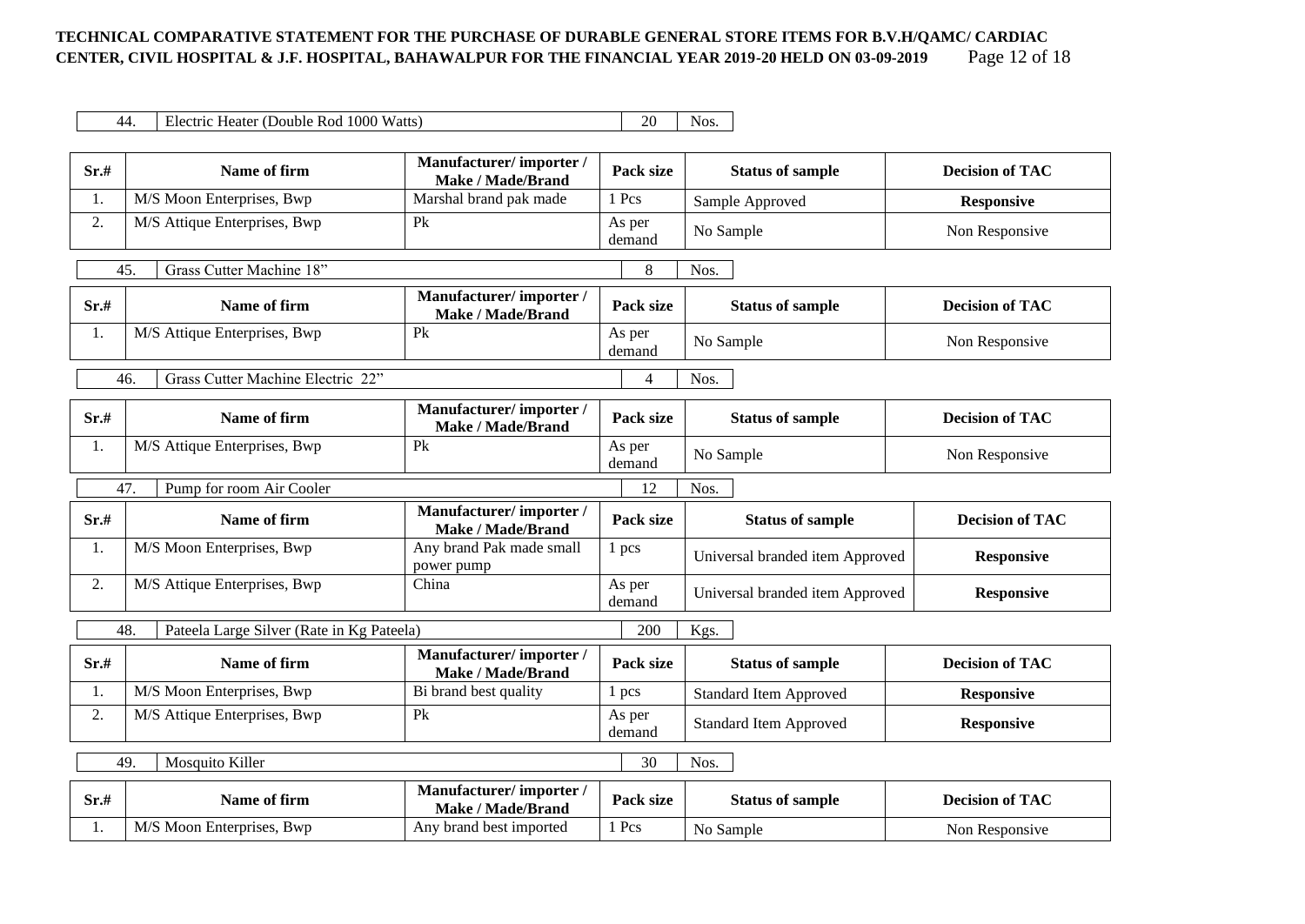#### **TECHNICAL COMPARATIVE STATEMENT FOR THE PURCHASE OF DURABLE GENERAL STORE ITEMS FOR B.V.H/QAMC/ CARDIAC CENTER, CIVIL HOSPITAL & J.F. HOSPITAL, BAHAWALPUR FOR THE FINANCIAL YEAR 2019-20 HELD ON 03-09-2019** Page 13 of 18

|      | 50.<br>Instruments Trolley S.S size 18"x27" (as per sample) |                                                                                    | 30                       | Nos.                                                        |                        |
|------|-------------------------------------------------------------|------------------------------------------------------------------------------------|--------------------------|-------------------------------------------------------------|------------------------|
| Sr.# | Name of firm                                                | Manufacturer/importer/<br><b>Make / Made/Brand</b>                                 | Pack size                | <b>Status of sample</b>                                     | <b>Decision of TAC</b> |
| 1.   | M/S Moon Enterprises, Bwp                                   | No brand Local Production                                                          | 1 pcs                    | Sample Approved As per<br>Sample of Orient Medical,<br>LHR. | <b>Responsive</b>      |
| 2.   | M/S Umer Traders, Multan                                    | As per sample                                                                      |                          | No Sample                                                   | Non Responsive         |
| 3.   | M/S Orient Medical Lahore                                   | All Stainless Steel As Per<br>Sample Pak Made Orient brand<br><b>ISO</b> Certified |                          | Sample Approved                                             | <b>Responsive</b>      |
| 4.   | M/S Med Engineering, Islamabad                              | Model 510-TM<br><b>Strongman Medical Products</b><br>(ISO 9001:2015 Certified)     |                          | Sample Approved                                             | <b>Responsive</b>      |
| 5.   | M/S Thankful Agencies, Lahore                               | Pak made as per sample                                                             | Thankful<br>Agencies     | No Sample                                                   | Non Responsive         |
|      | 51.<br>Stracher Trolley 04 Wheel                            |                                                                                    | 3                        | Nos.                                                        |                        |
| Sr.# | Name of firm                                                | Manufacturer/importer/<br><b>Make / Made/Brand</b>                                 | Pack size                | <b>Status of sample</b>                                     | <b>Decision of TAC</b> |
| 1.   | M/S Moon Enterprises, Bwp                                   | No brand Local Production                                                          | 1 pcs                    | No Sample                                                   | Non Responsive         |
| 2.   | M/S Umer Traders, Multan                                    | Local made best quality                                                            |                          | No Sample                                                   | Non Responsive         |
| 3.   | M/S Med Engineering, Islamabad                              | Model 413-A<br><b>Strongman Medical Products</b><br>(ISO 9001:2015 Certified)      |                          | Sample Approved                                             | <b>Responsive</b>      |
|      | 52.<br>Battery 12 Volts 100 Amp (with Cost of charging)     |                                                                                    | 3                        | Nos.                                                        |                        |
| Sr.# | Name of firm                                                | Manufacturer/importer/<br><b>Make / Made/Brand</b>                                 | Pack size                | <b>Status of sample</b>                                     | <b>Decision of TAC</b> |
| 1.   | M/S Muhammad Asif Multan                                    | Exide N100                                                                         |                          | Exide Branded Item Approved                                 | <b>Responsive</b>      |
| 2.   | M/S Moon Enterprises, Bwp                                   | Model N100 Exide                                                                   | 1 pcs                    | Exide Branded Item Approved                                 | <b>Responsive</b>      |
| 3.   | M/S Attique Enterprises, Bwp                                | Exide                                                                              | As per<br>demand         | Exide Branded Item Approved                                 | <b>Responsive</b>      |
| 4.   | M/S Umer Traders, Multan                                    | <b>AGS</b>                                                                         |                          | AGS Branded Item Approved                                   | <b>Responsive</b>      |
|      | 53.<br>Digital Scale Machine (Capacity 300Kg)               |                                                                                    | $\overline{\mathcal{A}}$ | Nos.                                                        |                        |
| Sr.# | Name of firm                                                | Manufacturer/importer/<br><b>Make / Made/Brand</b>                                 | Pack size                | <b>Status of sample</b>                                     | <b>Decision of TAC</b> |
| 1.   | M/S Muhammad Asif Multan                                    | Local                                                                              |                          |                                                             |                        |

1 Pcs

2. M/S Moon Enterprises, Bwp Bed local Manufacturing

/scale imported

Standard Item Approved **Responsive** 

Standard Item Approved **Responsive**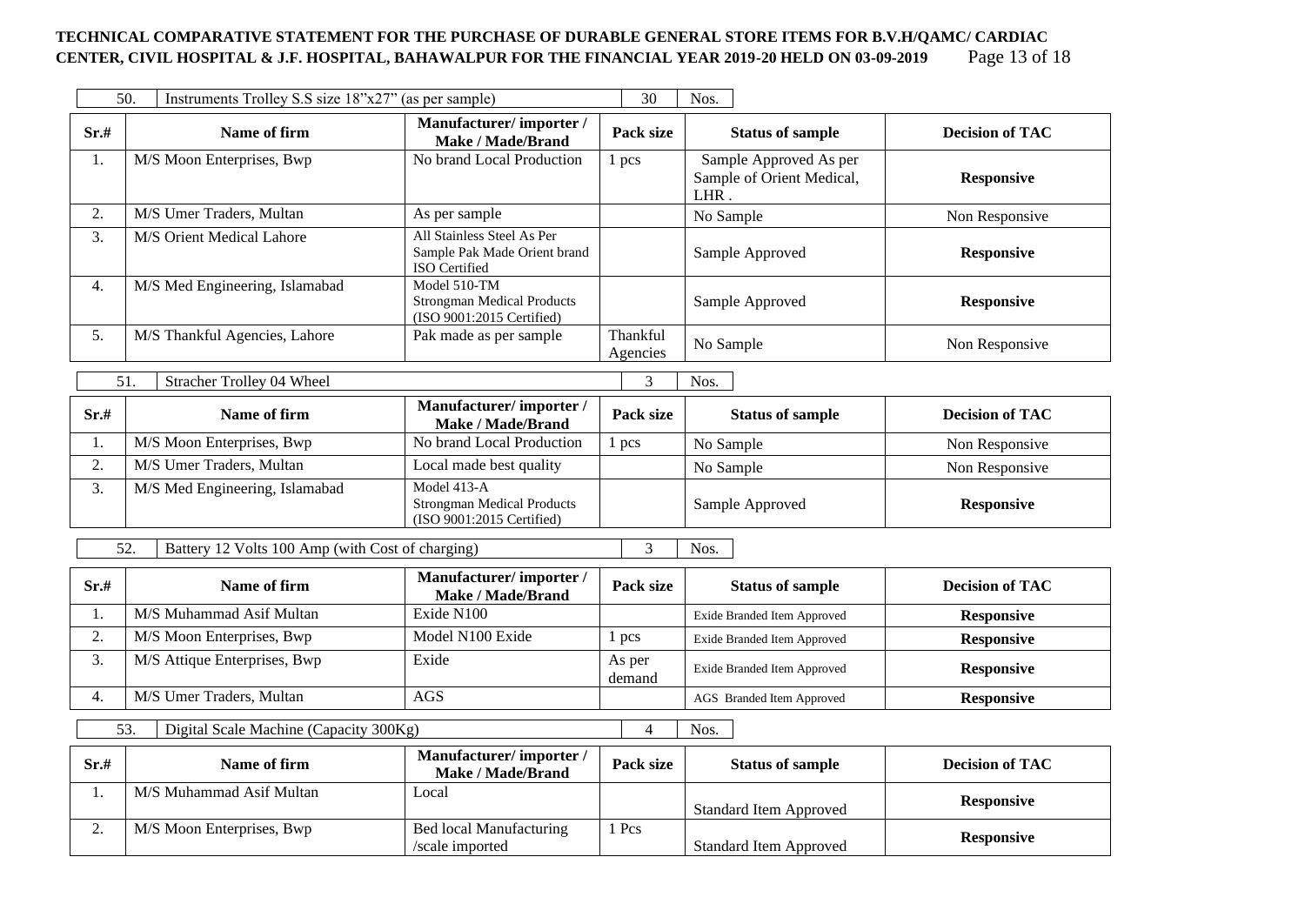#### TECHNICAL COMPARATIVE STATEMENT FOR THE PURCHASE OF DURABLE GENERAL STORE ITEMS FOR B.V.H/QAMC/ CARDIAC<br>CENTER, CIVIL HOSPITAL & J.F. HOSPITAL, BAHAWALPUR FOR THE FINANCIAL YEAR 2019-20 HELD ON 03-09-2019 Page 14 of 18 **CENTER, CIVIL HOSPITAL & J.F. HOSPITAL, BAHAWALPUR FOR THE FINANCIAL YEAR 2019-20 HELD ON 03-09-2019**

|                                                                                 | 54.<br>Refrigerator 15 Cft                    |                                                                                               | $\overline{2}$            | Nos.                                                              |                                                               |                        |
|---------------------------------------------------------------------------------|-----------------------------------------------|-----------------------------------------------------------------------------------------------|---------------------------|-------------------------------------------------------------------|---------------------------------------------------------------|------------------------|
| Sr.#                                                                            | Name of firm                                  | Manufacturer/importer/<br><b>Make / Made/Brand</b>                                            | Pack size                 |                                                                   | <b>Status of sample</b>                                       | <b>Decision of TAC</b> |
| 1.                                                                              | M/S Moon Enterprises, Bwp                     | Dawlance 9188Model                                                                            | 1 pcs                     |                                                                   | Dawlance Model 9188<br>branded item Approved                  | <b>Responsive</b>      |
| 2.                                                                              | M/S Attique Enterprises, Bwp                  | Haier                                                                                         | As per<br>demand          | approved                                                          | Model not mansion not                                         | Non Responsive         |
|                                                                                 | 55.<br>LED 52" For Security Camera            |                                                                                               | 2                         | Nos.                                                              |                                                               |                        |
| Sr.#                                                                            | Name of firm                                  | Manufacturer/importer/<br>Make / Made/Brand                                                   | Pack size                 |                                                                   | <b>Status of sample</b>                                       | <b>Decision of TAC</b> |
| 1.                                                                              | M/S Moon Enterprises, Bwp                     | Orient 50"                                                                                    | 1 Pcs                     |                                                                   | Model not mansion not<br>approved                             | Non Responsive         |
| 2.                                                                              | M/S Attique Enterprises, Bwp                  | Haier                                                                                         | As per demand             |                                                                   | Model not mansion not<br>approved                             | Non Responsive         |
|                                                                                 | 56.<br>Three Seater Dider steel waiting chair |                                                                                               | 50                        | Nos.                                                              |                                                               |                        |
| Sr.#                                                                            | Name of firm                                  | Manufacturer/importer/<br><b>Make / Made/Brand</b>                                            | Pack size                 |                                                                   | <b>Status of sample</b>                                       | <b>Decision of TAC</b> |
| 1.                                                                              | M/S Moon Enterprises, Bwp                     | Any brand imported                                                                            | 1 pcs                     |                                                                   | <b>Standard Item Approved</b><br>minimum weight 32 Kg Per No. | <b>Responsive</b>      |
| 2.                                                                              | M/S Attique Enterprises, Bwp                  | China                                                                                         | As per<br>demand          | <b>Standard Item Approved</b><br>minimum weight 32 Kg Per No      |                                                               | <b>Responsive</b>      |
| $\overline{57}$ .<br>Fowler Bed With Metress, Bed Side Cabinet & Over Bed Table |                                               |                                                                                               |                           | Nos.                                                              |                                                               |                        |
| Sr.#                                                                            | Name of firm                                  | Manufacturer/importer/<br><b>Make / Made/Brand</b>                                            | Pack size                 |                                                                   | <b>Status of sample</b>                                       | <b>Decision of TAC</b> |
| 1.                                                                              | M/S Attique Enterprises, Bwp                  | Pak                                                                                           | As per<br>demand          |                                                                   | No Sample                                                     | Non Responsive         |
| 2.                                                                              | M/S Umer Traders, Multan                      | Local made best quality                                                                       |                           |                                                                   | No Sample                                                     | Non Responsive         |
| 3.                                                                              | M/S Orient Medical Lahore                     | Specification as per tender<br>As per As Per Sample Pak<br>Made Orient brand ISO<br>Certified |                           | Sample Approved                                                   |                                                               | <b>Responsive</b>      |
| 4.                                                                              | M/S Med Engineering, Islamabad                | Model 102-K<br>Strongman Medical<br>Products (ISO 9001:2015<br>Certified)                     | Specification<br>attached | Sample Approved As per<br>Sample of Orient Medical<br>${\rm LHR}$ |                                                               | <b>Responsive</b>      |
| 5.                                                                              | M/S Thankful Agencies, Lahore                 | Pak made as per sample                                                                        | Thankful<br>Agencies      |                                                                   | No Sample                                                     | Non Responsive         |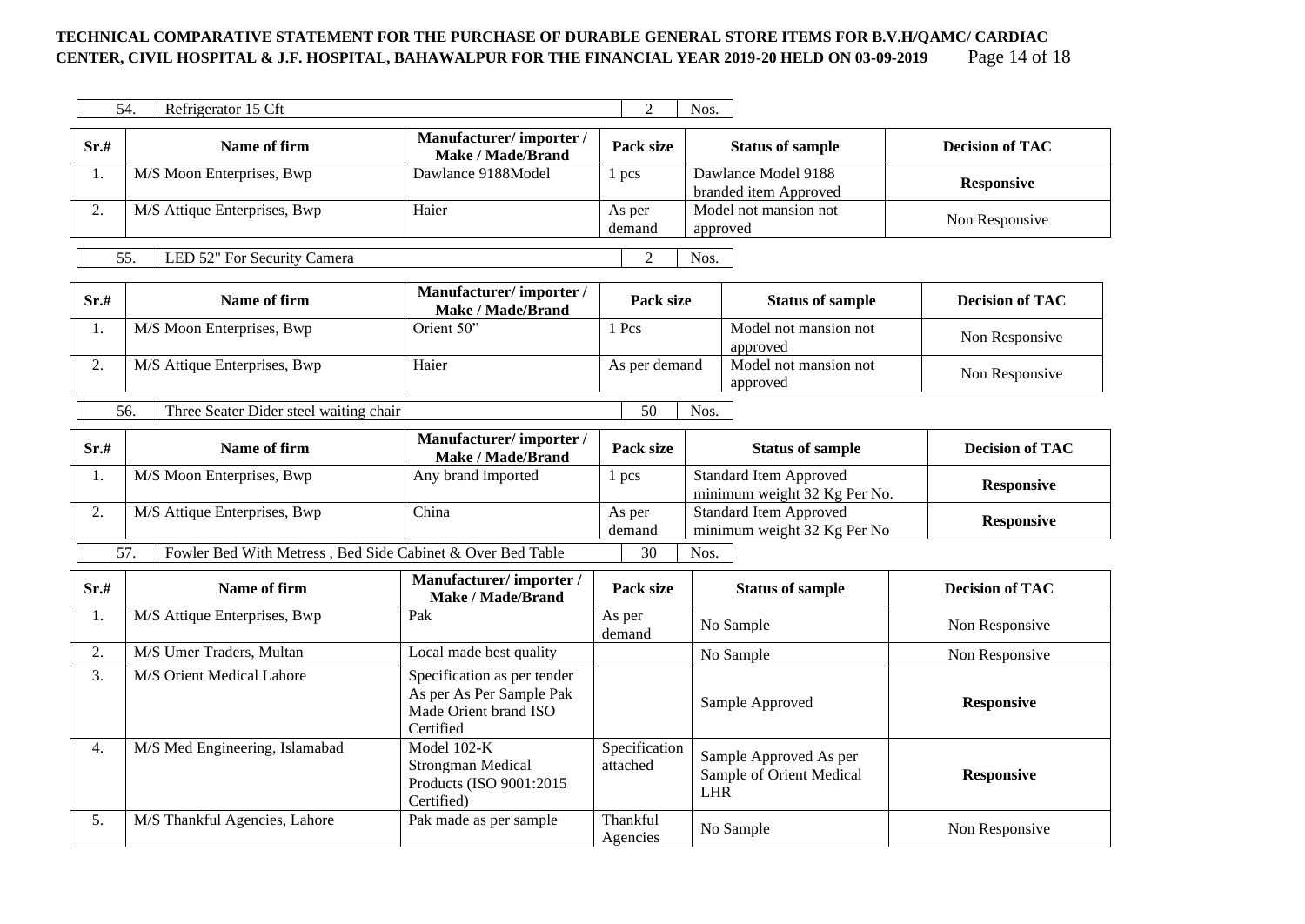#### TECHNICAL COMPARATIVE STATEMENT FOR THE PURCHASE OF DURABLE GENERAL STORE ITEMS FOR B.V.H/QAMC/ CARDIAC<br>CENTER, CIVIL HOSPITAL & J.F. HOSPITAL, BAHAWALPUR FOR THE FINANCIAL YEAR 2019-20 HELD ON 03-09-2019 Page 15 of 18 **CENTER, CIVIL HOSPITAL & J.F. HOSPITAL, BAHAWALPUR FOR THE FINANCIAL YEAR 2019-20 HELD ON 03-09-2019**

| 58.  | Water Dispenser                     |                                                    | 3                | Nos. |                                         |                        |
|------|-------------------------------------|----------------------------------------------------|------------------|------|-----------------------------------------|------------------------|
| Sr.# | Name of firm                        | Manufacturer/importer/<br><b>Make / Made/Brand</b> | Pack size        |      | <b>Status of sample</b>                 | <b>Decision of TAC</b> |
| 1.   | M/S Moon Enterprises, Bwp           | Any brand +Orient with<br>2water tape best quality | 1 pcs            |      | Orient / Haier Branded<br>item Approved | <b>Responsive</b>      |
| 2.   | M/S Attique Enterprises, Bwp        | Haier                                              | As per demand    |      | Orient / Haier Branded<br>item Approved | <b>Responsive</b>      |
| 3.   | M/S Muhammad Asif, Multan           |                                                    |                  |      | Orient / Haier Branded<br>item Approved | <b>Responsive</b>      |
| 59.  | PPF Filter 5 Micro 20" for Ro Plant |                                                    | 30               | Nos. |                                         |                        |
| Sr.# | Name of firm                        | Manufacturer/importer/<br><b>Make / Made/Brand</b> | Pack size        |      | <b>Status of sample</b>                 | <b>Decision of TAC</b> |
| 1.   | M/S Moon Enterprises, Bwp           | No brand                                           | 1 pcs            |      | <b>Standard Item Approved</b>           | <b>Responsive</b>      |
| 2.   | M/S Attique Enterprises, Bwp        | Imported                                           | As per<br>demand |      | <b>Standard Item Approved</b>           | <b>Responsive</b>      |
| 60.  | Anti Sculerd Camical for Ro Plant   | 200<br>Ltr.                                        |                  |      |                                         |                        |
| Sr.# | Name of firm                        | Manufacturer/importer/<br><b>Make / Made/Brand</b> | Pack size        |      | <b>Status of sample</b>                 | <b>Decision of TAC</b> |
| 1.   | M/S Moon Enterprises, Bwp           | No brand                                           | As per demand    |      | <b>Standard Item Approved</b>           | <b>Responsive</b>      |
| 2.   | M/S Attique Enterprises, Bwp        | Imported                                           | As per demand    |      | <b>Standard Item Approved</b>           | <b>Responsive</b>      |
| 61.  | Mini Ro Plant Membrene              | 12<br>Nos.                                         |                  |      |                                         |                        |
| Sr.# | Name of firm                        | Manufacturer/importer/<br><b>Make / Made/Brand</b> | Pack size        |      | <b>Status of sample</b>                 | <b>Decision of TAC</b> |
| 1.   | M/S Moon Enterprises, Bwp           | No brand                                           | As per demand    |      | <b>Standard Item Approved</b>           | <b>Responsive</b>      |
| 2.   | M/S Attique Enterprises, Bwp        | Imported                                           | As per demand    |      | <b>Standard Item Approved</b>           | <b>Responsive</b>      |
| 62.  | Mini Ro Plant Filter Set            | 24<br>Nos.                                         |                  |      |                                         |                        |
| Sr.# | Name of firm                        | Manufacturer/importer/<br><b>Make / Made/Brand</b> | Pack size        |      | <b>Status of sample</b>                 | <b>Decision of TAC</b> |
| 1.   | M/S Moon Enterprises, Bwp           | No brand                                           | As per demand    |      | <b>Standard Item Approved</b>           | <b>Responsive</b>      |
| 2.   | M/S Attique Enterprises, Bwp        | Imported                                           | As per demand    |      | <b>Standard Item Approved</b>           | <b>Responsive</b>      |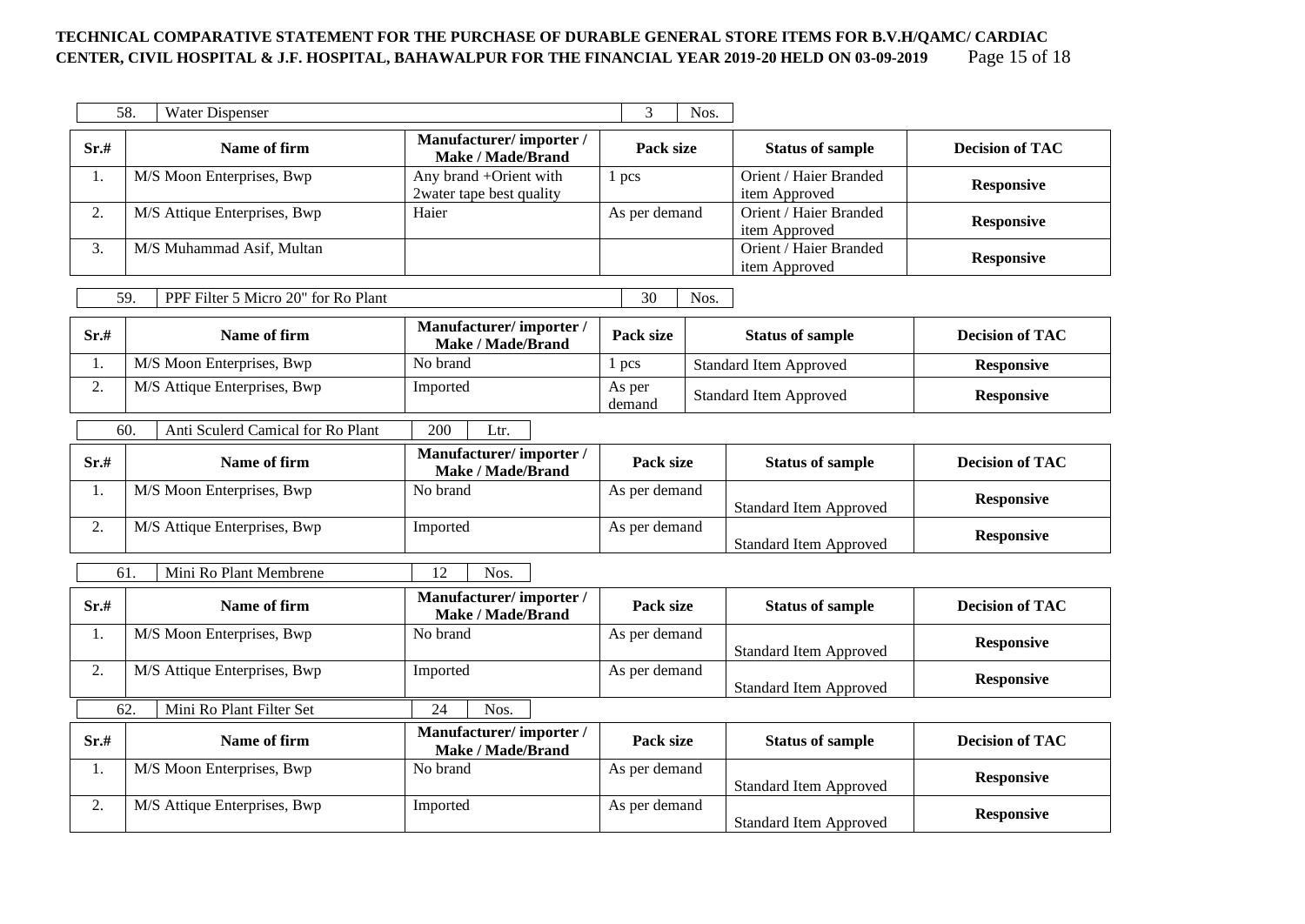#### TECHNICAL COMPARATIVE STATEMENT FOR THE PURCHASE OF DURABLE GENERAL STORE ITEMS FOR B.V.H/QAMC/ CARDIAC<br>CENTER, CIVIL HOSPITAL & J.F. HOSPITAL, BAHAWALPUR FOR THE FINANCIAL YEAR 2019-20 HELD ON 03-09-2019 Page 16 of 18 **CENTER, CIVIL HOSPITAL & J.F. HOSPITAL, BAHAWALPUR FOR THE FINANCIAL YEAR 2019-20 HELD ON 03-09-2019**

| 63.  | Mini Ro Plant Miniral Bar Filter           | Nos.<br>6                                                                      |                      |                                                                   |                        |
|------|--------------------------------------------|--------------------------------------------------------------------------------|----------------------|-------------------------------------------------------------------|------------------------|
| Sr.# | Name of firm                               | Manufacturer/importer/<br><b>Make / Made/Brand</b>                             | Pack size            | <b>Status of sample</b>                                           | <b>Decision of TAC</b> |
| 1.   | M/S Moon Enterprises, Bwp                  | No brand                                                                       | As per demand        | <b>Standard Item Approved</b>                                     | <b>Responsive</b>      |
| 2.   | M/S Attique Enterprises, Bwp               | Imported                                                                       | As per demand        | <b>Standard Item Approved</b>                                     | <b>Responsive</b>      |
| 64.  | Tyre with Tube for Ambulance (185-R 148PR) | 5<br>Nos.                                                                      |                      |                                                                   |                        |
| Sr.# | Name of firm                               | Manufacturer/importer/<br><b>Make / Made/Brand</b>                             | Pack size            | <b>Status of sample</b>                                           | <b>Decision of TAC</b> |
| 1.   | M/S Muhammad Asif Multan                   | <b>Bridgestone Tyre Tube less</b>                                              |                      | <b>Bridgestone Tyre Tube less</b><br><b>Branded item Approved</b> | <b>Responsive</b>      |
| 2.   | M/S Moon Enterprises, Bwp                  | Bridgestone +Dunlap +<br>Cumhu Same rate                                       | As per<br>demand     | <b>Bridgestone Tyre Tube less</b><br><b>Branded item Approved</b> | <b>Responsive</b>      |
| 65.  | Foot Steps Double                          | Nos.<br>6                                                                      |                      |                                                                   |                        |
| Sr.# | Name of firm                               | Manufacturer/importer/<br>Make / Made/Brand                                    | Pack size            | <b>Status of sample</b>                                           | <b>Decision of TAC</b> |
| 1.   | M/S Moon Enterprises, Bwp                  | No brand as per demand                                                         | 1 Pcs                | No Sample                                                         | Non Responsive         |
| 2.   | M/S Orient Medical Lahore                  | As Per Sample Pak Made<br>Orient brand ISO Certified                           |                      | No Sample                                                         | Non Responsive         |
| 3.   | M/S Med Engineering, Islamabad             | Model 332-AD<br><b>Strongman Medical Products</b><br>(ISO 9001:2015 Certified) |                      | Sample Approved                                                   | <b>Responsive</b>      |
| 4.   | M/S Thankful Agencies, Lahore              | Pak made as per sample                                                         | Thankful<br>Agencies | No Sample                                                         | Non Responsive         |
| 66.  | Exhaust Fan 12"                            | 12<br>Nos.                                                                     |                      |                                                                   |                        |

| Sr.# | Name of firm              | Manufacturer/importer/<br>Make / Made/Brand | Pack size | <b>Status of sample</b>      | <b>Decision of TAC</b> |
|------|---------------------------|---------------------------------------------|-----------|------------------------------|------------------------|
|      | M/S Muhammad Asif Multan  | <b>GFC</b>                                  |           | GFC Branded item<br>Approved | <b>Responsive</b>      |
|      | M/S Moon Enterprises, Bwp | GFC brand best quality                      | pcs       | GFC Branded item<br>Approved | <b>Responsive</b>      |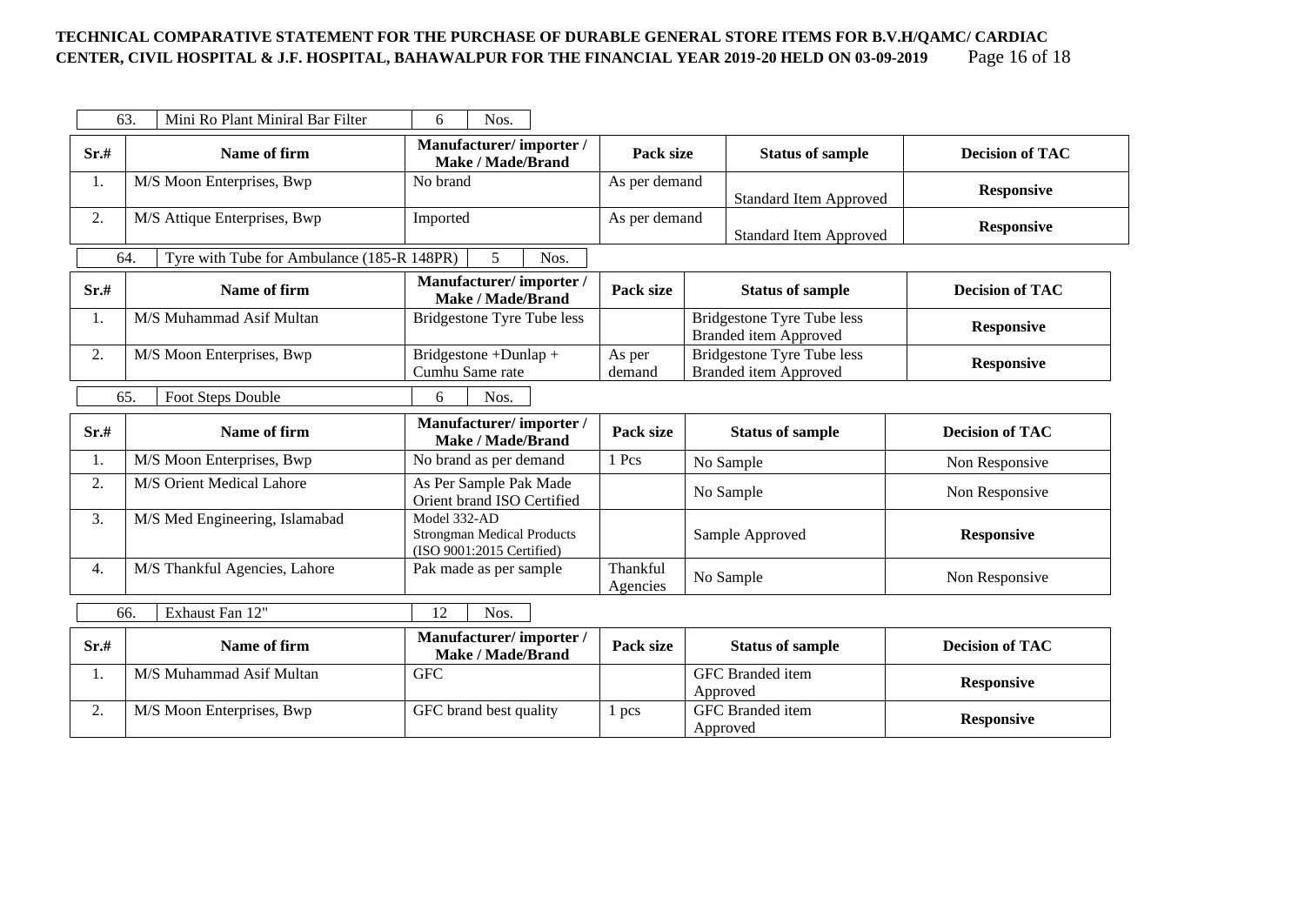#### TECHNICAL COMPARATIVE STATEMENT FOR THE PURCHASE OF DURABLE GENERAL STORE ITEMS FOR B.V.H/QAMC/ CARDIAC<br>CENTER, CIVIL HOSPITAL & J.F. HOSPITAL, BAHAWALPUR FOR THE FINANCIAL YEAR 2019-20 HELD ON 03-09-2019 Page 17 of 18 **CENTER, CIVIL HOSPITAL & J.F. HOSPITAL, BAHAWALPUR FOR THE FINANCIAL YEAR 2019-20 HELD ON 03-09-2019**

|      | 67.<br>Iron Racks Height 5Feet Length 6 Feet Width 2 1/2 Feet     | 40                                                                             | Nos.             |                                                      |                         |                        |                        |
|------|-------------------------------------------------------------------|--------------------------------------------------------------------------------|------------------|------------------------------------------------------|-------------------------|------------------------|------------------------|
| Sr.# | Name of firm                                                      | Manufacturer/importer/<br>Make / Made/Brand                                    | Pack size        | <b>Status of sample</b>                              |                         |                        | <b>Decision of TAC</b> |
| 1.   | M/S Attique Enterprises, Bwp                                      | As per demand                                                                  | As per<br>demand | No Sample                                            |                         |                        | Non Responsive         |
| 2.   | M/S Med Engineering, Islamabad                                    | Storage Racks (Five Shelves)<br>Capacity 265 Kg (at uniformly distributed load |                  | Sample Approved                                      |                         |                        | <b>Responsive</b>      |
| 3.   | M/S Waseem Enterprise, Bahawalpur                                 |                                                                                |                  | No Sample                                            |                         |                        | Non Responsive         |
|      | 68.<br>Pallets for stores length 5 feet width 2 1/2 height 1 feet | 50                                                                             | Nos.             |                                                      |                         |                        |                        |
| Sr.# | Name of firm                                                      | Manufacturer/importer/<br><b>Make / Made/Brand</b>                             | Pack size        | <b>Status of sample</b>                              |                         |                        | <b>Decision of TAC</b> |
| 1.   | M/S Moon Enterprises, Bwp                                         | <b>Local Production</b>                                                        | 1 Pcs            | No Sample                                            |                         |                        | Non Responsive         |
|      | 69.<br>Wooden Table 5x3                                           | Nos.<br>10                                                                     |                  |                                                      |                         |                        |                        |
| Sr.# | Name of firm                                                      | Manufacturer/importer / Make /<br>Made/Brand                                   |                  | Pack size                                            | <b>Status of sample</b> |                        | <b>Decision of TAC</b> |
| 1.   | M/S Attique Enterprises, Bwp                                      | As per demand                                                                  |                  | As per demand                                        | Sample Approved         |                        | <b>Responsive</b>      |
| 2.   | M/S Waseem Enterprise, Bahawalpur                                 | Wooden table 5x3 sheesham veneer /<br>lamination sheet 903) drawers            |                  | Sample Approved                                      |                         |                        | <b>Responsive</b>      |
|      | Office Chair Wooden as Per Sample<br>Nos.<br>70.<br>60            |                                                                                |                  |                                                      |                         |                        |                        |
| Sr.# | Name of firm                                                      | Manufacturer/importer/<br>Make / Made/Brand                                    | Pack size        | <b>Status of sample</b>                              |                         | <b>Decision of TAC</b> |                        |
| 1.   | M/S Attique Enterprises, Bwp                                      | As per demand                                                                  | As per<br>demand | Sample Approved As per<br>Sample of Waseem Ent, BWP  |                         |                        | <b>Responsive</b>      |
| 2.   | M/S Waseem Enterprise, Bahawalpur                                 | Office chair wooden seat / back<br>master molty foam poshish                   |                  |                                                      | Sample Approved         |                        | <b>Responsive</b>      |
|      | 71.<br>Wooden Side Racks                                          | 10<br>Nos.                                                                     |                  |                                                      |                         |                        |                        |
| Sr.# | Name of firm                                                      | Manufacturer/importer/<br><b>Make / Made/Brand</b>                             | Pack size        | <b>Status of sample</b>                              |                         |                        | <b>Decision of TAC</b> |
| 1.   | M/S Attique Enterprises, Bwp                                      | As per demand                                                                  | As per<br>demand | No Sample                                            |                         |                        | Non Responsive         |
| 2.   | M/S Waseem Enterprise, Bahawalpur                                 | Wooden side racks veneer<br>boards/lamination sheet                            |                  | Sample Approved                                      |                         |                        | <b>Responsive</b>      |
|      | 72.<br>Wooden Almirah Cabinet                                     | 10<br>Nos.                                                                     |                  |                                                      |                         |                        |                        |
| Sr.# | Name of firm                                                      | Manufacturer/importer/<br>Make / Made/Brand                                    | Pack<br>size     | <b>Status of sample</b>                              |                         |                        | <b>Decision of TAC</b> |
| 1.   | M/S Attique Enterprises, Bwp                                      | As per demand                                                                  | As per<br>demand | Sample Approved                                      |                         |                        | <b>Responsive</b>      |
| 2.   | M/S Waseem Enterprise, Bahawalpur                                 | Wooden Almirah cabinet<br>veneer board/lamination sheet                        |                  | Sample Approved As per<br>Sample of Attique Ent, BWP |                         |                        | <b>Responsive</b>      |